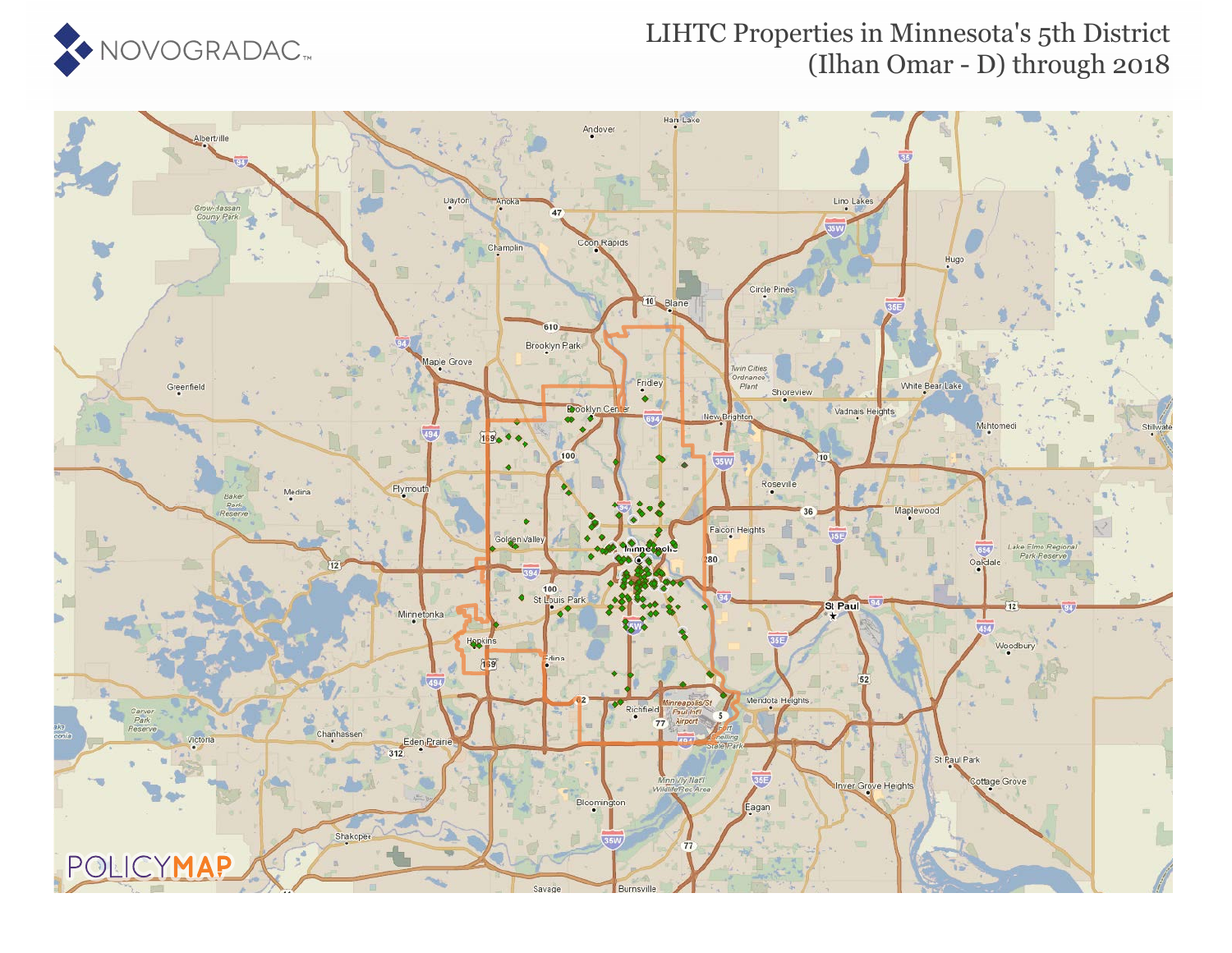| <b>Project Name</b>                                                                                                        | <b>Address</b>                              | City               | <b>State</b>               | <b>Zip Code</b> | Nonprofit<br><b>Sponsor</b> | <b>Allocation</b><br>Year | <b>Annual</b><br><b>Allocated</b><br><b>Amount</b> | <b>Year Placed</b><br>in Service | <b>Construction Type</b> | <b>Total</b><br><b>Units</b> | Low<br><b>Income</b><br><b>Units</b> | <b>Rent or</b><br><b>Income</b><br><b>Ceiling</b> | <b>Credit</b><br>Percentage                    | Tax-<br><b>Exempt</b><br><b>Bond</b> | <b>HUD Multi-</b><br>Family<br><b>Financing/Rental</b><br><b>Assistance</b> |
|----------------------------------------------------------------------------------------------------------------------------|---------------------------------------------|--------------------|----------------------------|-----------------|-----------------------------|---------------------------|----------------------------------------------------|----------------------------------|--------------------------|------------------------------|--------------------------------------|---------------------------------------------------|------------------------------------------------|--------------------------------------|-----------------------------------------------------------------------------|
| PHILLIPS REDESIGN                                                                                                          | $2207$ FIFTH AVE $\,$ MINNEAPOLIS $\,$ S    |                    | $\mathop{\rm MN}\nolimits$ | 55404           | Yes                         | 1996                      | \$0                                                | 1998                             | Acquisition and Rehab 87 |                              | 87                                   |                                                   | $30\,\%$ present $\,$ No value                 |                                      |                                                                             |
| PPL BASS LAKE COURT 7300 BASS LAKE NEW HOPE                                                                                |                                             |                    | $\ensuremath{\text{MN}}$   | 55428           | No                          | 1998                      | \$0                                                | 1998                             | Acquisition and Rehab 34 |                              | 34                                   | 60% AMGI                                          | <b>Both 30%</b><br>and 70%<br>present value    | No                                   |                                                                             |
| <b>BRIDGEWAY APTS</b>                                                                                                      | $3755\ \mathrm{HUBBARD}$ ROBBINSDALE AVE N  |                    | MN                         | 55422           | $\rm\thinspace No$          | 1997                      | \$0                                                | 1999                             | Acquisition and Rehab 45 |                              | 44                                   |                                                   | <b>Both 30%</b><br>and $70\%$<br>present value | Yes                                  |                                                                             |
| <b>CITY LIMITS</b>                                                                                                         | 121 E 59TH ST                               | <b>MINNEAPOLIS</b> | <b>MN</b>                  | 55419           |                             | Insufficient<br>Data      | $\$0$                                              | Insufficient<br>Data             | Not Indicated            | 197                          | $\bf{0}$                             |                                                   | Not<br>Indicated                               |                                      |                                                                             |
| CREAMETTE HISTORIC $\,$ 428 N FIRST ST $\,$ MINNEAPOLIS LOFTS                                                              |                                             |                    | MN                         | 55401           |                             | Insufficient<br>Data      | $\$0$                                              | Insufficient<br>Data             | Not Indicated            | 50                           | $\bf{0}$                             |                                                   | Not<br>Indicated                               |                                      |                                                                             |
| <b>EAST VILLAGE NORTH <math>\begin{array}{c} 1105 \text{ S} \text{ EIGHTH} \\ \text{ST} \end{array}</math> MINNEAPOLIS</b> |                                             |                    | MN                         | 55404           |                             | Insufficient<br>Data      | $\$0$                                              | Insufficient<br>Data             | Not Indicated            | 40                           | $\bf{0}$                             |                                                   | Not<br>Indicated                               |                                      |                                                                             |
| <b>HERITAGE PARK 1B1</b>                                                                                                   | <b>1002 OLSON</b><br>MEMORIAL<br><b>HWY</b> | <b>MINNEAPOLIS</b> | MN                         | 55411           |                             | Insufficient<br>Data      | $\$0$                                              | Insufficient<br>Data             | Not Indicated            | 39                           | $\bf{0}$                             |                                                   | Not<br>Indicated                               |                                      |                                                                             |
| HERITAGE PARK 1B2                                                                                                          | 817 LYNDALE PL $_{\rm MINNEAPOLIS}$         |                    | <b>MN</b>                  | 55411           |                             | Insufficient<br>Data      | $\$0$                                              | Insufficient<br>Data             | Not Indicated            | 25                           | $\bf{0}$                             |                                                   | Not<br>Indicated                               |                                      |                                                                             |
| <b>KENSINGTON APTS</b>                                                                                                     | 21 W 14TH ST                                | MINNEAPOLIS        | MN                         | 55403           |                             | Insufficient<br>Data      | $\$0$                                              | Insufficient<br>Data             | Not Indicated            | 34                           | $\bf{0}$                             |                                                   | Not<br>Indicated                               |                                      |                                                                             |
| PLYMOUTH AVENUE<br>TH & APTS                                                                                               | 1310 IRVING<br>AVE N                        | <b>MINNEAPOLIS</b> | MN                         |                 |                             | Insufficient<br>Data      | $\$0$                                              | Insufficient<br>Data             | Not Indicated            | 140                          | $\bf{0}$                             |                                                   | Not<br>Indicated                               |                                      |                                                                             |
| SEWARD SQUARE APTS 2121 S NINTH ST MINNEAPOLIS                                                                             |                                             |                    | MN                         | 55404           |                             | Insufficient<br>Data      | $\$0$                                              | Insufficient<br>Data             | Not Indicated            | 80                           | $\bf{0}$                             |                                                   | Not<br>Indicated                               |                                      |                                                                             |
| <b>ST ANTHONY MILLS</b><br>APTS                                                                                            | 720<br>WASHINGTON MINNEAPOLIS<br>AVE S      |                    | $\ensuremath{\text{MN}}$   | 55415           |                             | Insufficient<br>Data      | $\$0$                                              | Insufficient<br>Data             | Not Indicated            | 85                           | $\bf{0}$                             |                                                   | Not<br>Indicated                               |                                      |                                                                             |
| <b>SUMNER FIELD</b><br><b>PARTNERS</b>                                                                                     | 725 LYNDALE<br>$\operatorname{AVE}$ N       | <b>MINNEAPOLIS</b> | MN                         | 55411           |                             | Insufficient<br>Data      | $\$0$                                              | Insufficient<br>Data             | Not Indicated            | 92                           | $\bf{0}$                             |                                                   | <b>Not</b><br>Indicated                        |                                      |                                                                             |

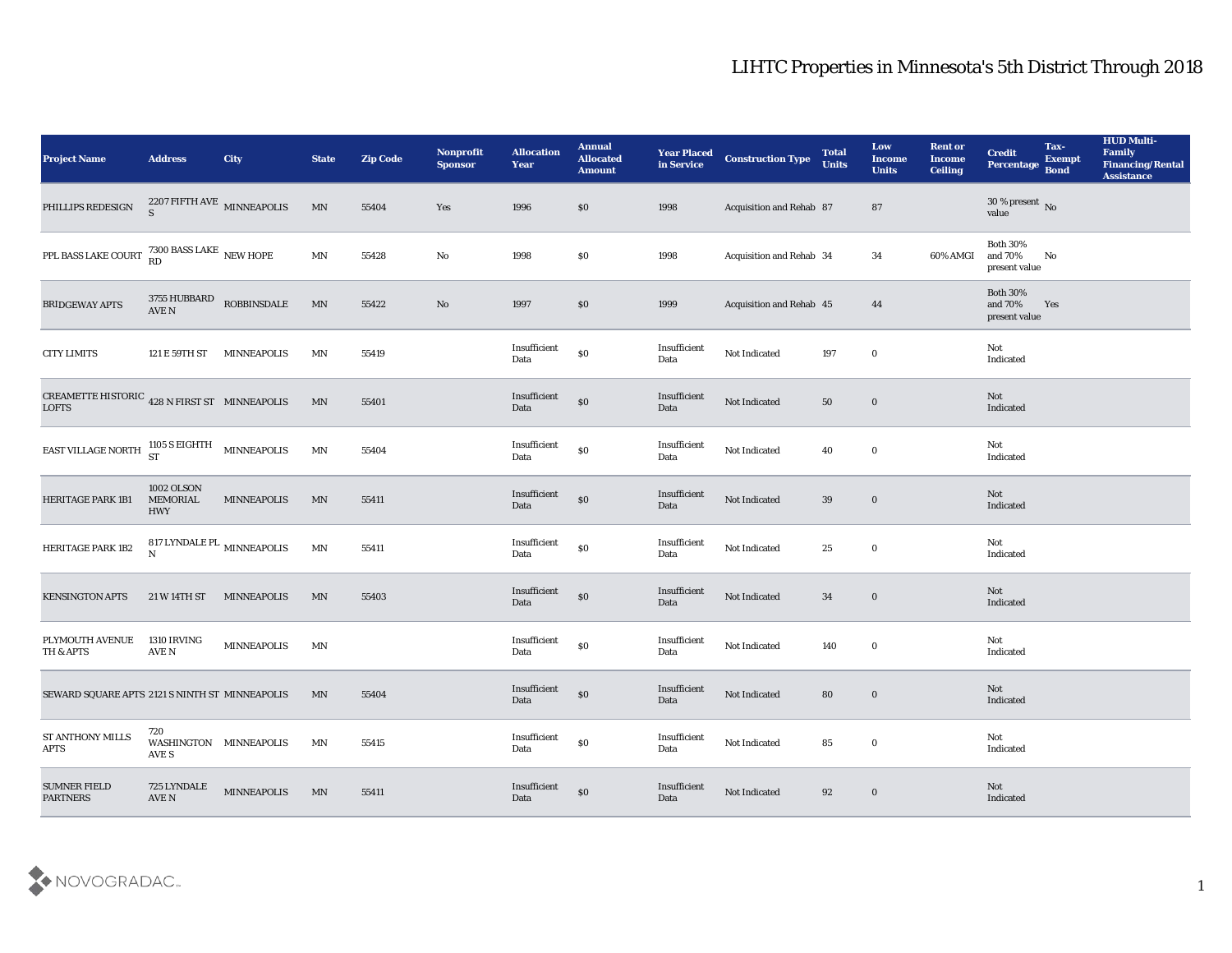| <b>Project Name</b>                                         | <b>Address</b>                               | <b>City</b>        | <b>State</b>             | <b>Zip Code</b> | Nonprofit<br><b>Sponsor</b> | <b>Allocation</b><br>Year | <b>Annual</b><br><b>Allocated</b><br><b>Amount</b> | <b>Year Placed</b><br>in Service | <b>Construction Type</b>  | <b>Total</b><br><b>Units</b> | Low<br><b>Income</b><br><b>Units</b> | <b>Rent or</b><br><b>Income</b><br><b>Ceiling</b> | <b>Credit</b><br>Percentage                          | Tax-<br><b>Exempt</b><br><b>Bond</b> | <b>HUD Multi-</b><br>Family<br><b>Financing/Rental</b><br><b>Assistance</b> |
|-------------------------------------------------------------|----------------------------------------------|--------------------|--------------------------|-----------------|-----------------------------|---------------------------|----------------------------------------------------|----------------------------------|---------------------------|------------------------------|--------------------------------------|---------------------------------------------------|------------------------------------------------------|--------------------------------------|-----------------------------------------------------------------------------|
| THE ADAMS                                                   | 500 S TENTH ST MINNEAPOLIS                   |                    | MN                       | 55404           |                             | Insufficient<br>Data      | $\$0$                                              | Insufficient<br>Data             | Not Indicated             | 75                           | $\bf{0}$                             |                                                   | Not<br>Indicated                                     |                                      |                                                                             |
| THE BARRINGTON                                              | 911 PARK AVE                                 | MINNEAPOLIS        | MN                       | 55404           |                             | Insufficient<br>Data      | $\$0$                                              | Insufficient<br>Data             | Not Indicated             | 19                           | $\bf{0}$                             |                                                   | Not<br>Indicated                                     |                                      |                                                                             |
| THE ELMS                                                    | 1401 PORTLAND $\,$ MINNEAPOLIS<br><b>AVE</b> |                    | MN                       | 55404           |                             | Insufficient<br>Data      | $\$0$                                              | Insufficient<br>Data             | Not Indicated             | 81                           | $\bf{0}$                             |                                                   | Not<br>Indicated                                     |                                      |                                                                             |
| THE ROSELLE                                                 | $910$ PORTLAND MINNEAPOLIS $\,$ AVE          |                    | MN                       | 55404           |                             | Insufficient<br>Data      | $\$0$                                              | Insufficient<br>Data             | Not Indicated             | 64                           | $\bf{0}$                             |                                                   | Not<br>Indicated                                     |                                      |                                                                             |
| VAN CLEVE APTS EAST                                         | 1201 BROOK<br>AVE SE                         | MINNEAPOLIS        | MN                       | 55414           |                             | Insufficient<br>Data      | $\$0$                                              | Insufficient<br>Data             | Not Indicated             | 35                           | $\bf{0}$                             |                                                   | Not<br>Indicated                                     |                                      |                                                                             |
| VAN CLEVE APTS WEST 919 12TH AVE SE MINNEAPOLIS             |                                              |                    | MN                       | 55414           |                             | Insufficient<br>Data      | $\$0$                                              | Insufficient<br>Data             | Not Indicated             | 50                           | $\bf{0}$                             |                                                   | Not<br>Indicated                                     |                                      |                                                                             |
| 11 W 35TH ST                                                | 11 W 35TH ST                                 | <b>MINNEAPOLIS</b> | MN                       | 55408           |                             | 1987                      | \$0                                                | 1987                             | Acquisition and Rehab 4   |                              | $\overline{4}$                       |                                                   | Not<br>$\operatorname{Indicated}$                    | No                                   |                                                                             |
| <b>ELLIOT APTS</b>                                          | 1819 ELLIOT<br>AVE                           | <b>MINNEAPOLIS</b> | MN                       | 55404           |                             | 1987                      | \$0                                                | 1987                             | Acquisition and Rehab 24  |                              | 24                                   |                                                   | <b>Not</b><br>Indicated                              | No                                   |                                                                             |
| 2800 PILLSBURY AVE S PILLSBURY AVE MINNEAPOLIS              | 2800<br>S                                    |                    | ΜN                       | 55408           |                             | 1987                      | \$0                                                | 1987                             | Not Indicated             | $5\phantom{.0}$              | $5\phantom{.0}$                      |                                                   | Not<br>$\operatorname{Indicated}$                    | No                                   |                                                                             |
| 644-646 VAN BUREN ST 644 VAN BUREN MINNEAPOLIS<br>$\rm{NE}$ | <b>ST NE</b>                                 |                    | MN                       | 55413           |                             | 1987                      | \$0                                                | 1987                             | Acquisition and Rehab 4   |                              | $\overline{4}$                       |                                                   | Not<br>Indicated                                     | No                                   |                                                                             |
| 7 W 35TH ST                                                 | 7 W 35TH ST                                  | <b>MINNEAPOLIS</b> | ΜN                       | 55408           |                             | 1987                      | \$0                                                | 1987                             | Acquisition and Rehab 4   |                              | $\boldsymbol{4}$                     |                                                   | Not<br>Indicated                                     | No                                   |                                                                             |
| PARK ACRES                                                  | 8007 BASS LAKE $$\rm{NEW}\rm{~HOPE}$$ RD     |                    | $\ensuremath{\text{MN}}$ | 55428           | $\rm\thinspace No$          | 1997                      | $\$0$                                              | 1999                             | Acquisition and Rehab 41  |                              | 40                                   |                                                   | Both $30\%$<br>and $70\%$<br>present value           | Yes                                  |                                                                             |
| <b>BOSSEN PARK APTS</b>                                     | 5717 31ST AVE S MINNEAPOLIS                  |                    | MN                       | 55417           | $\rm\, No$                  | 1998                      | $\$0$                                              | 2000                             | Acquisition and Rehab 110 |                              | ${\bf 84}$                           | 60% AMGI                                          | 30 % present $\rm\thinspace\gamma_{\rm es}$<br>value |                                      |                                                                             |

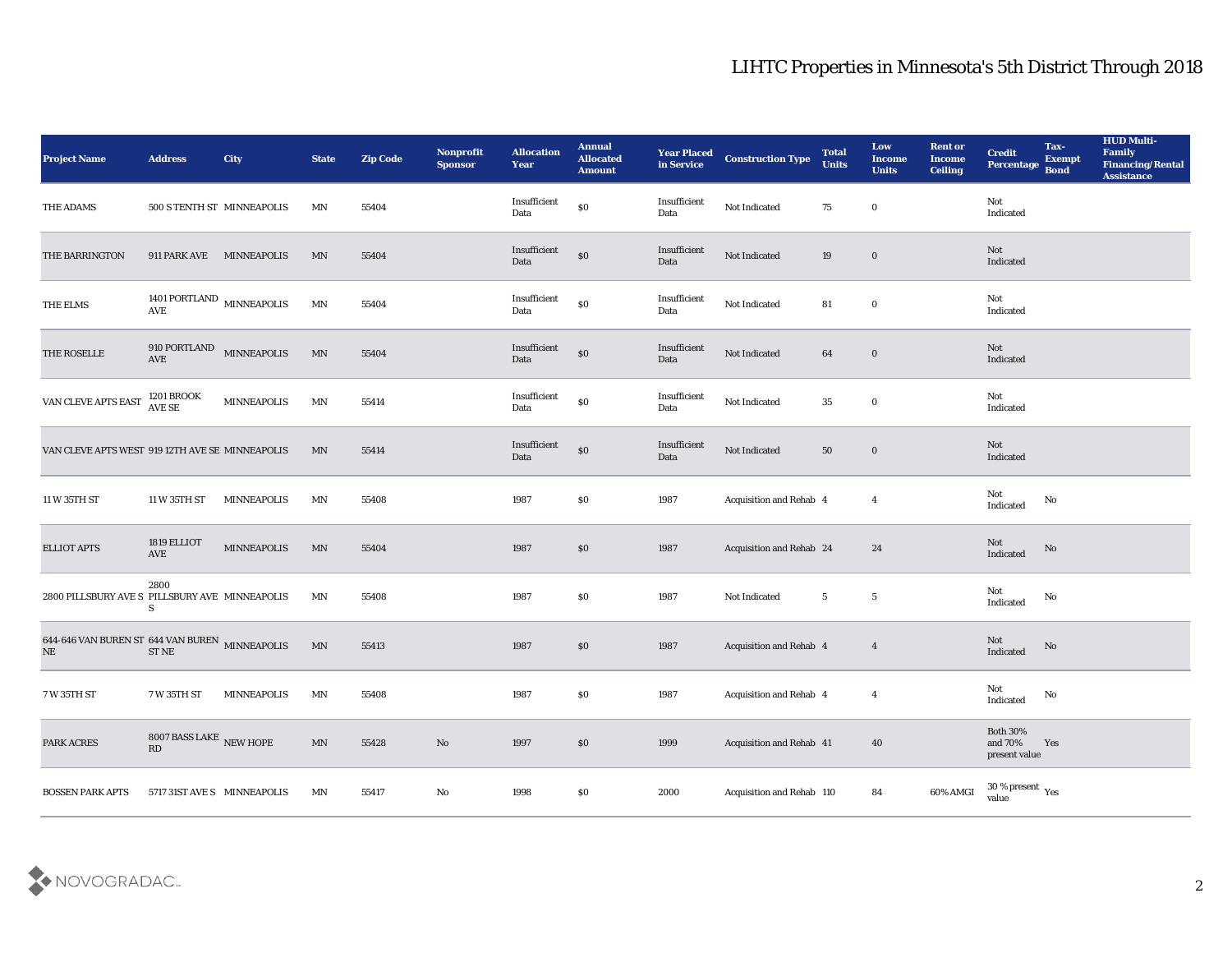| <b>Project Name</b>                                      | <b>Address</b>                                 | City               | <b>State</b>               | <b>Zip Code</b> | Nonprofit<br><b>Sponsor</b> | <b>Allocation</b><br><b>Year</b> | <b>Annual</b><br><b>Allocated</b><br><b>Amount</b> | <b>Year Placed</b><br>in Service | <b>Construction Type</b> | <b>Total</b><br><b>Units</b> | Low<br><b>Income</b><br><b>Units</b> | <b>Rent or</b><br><b>Income</b><br><b>Ceiling</b> | <b>Credit</b><br>Percentage                | Tax-<br><b>Exempt</b><br><b>Bond</b> | <b>HUD Multi-</b><br>Family<br><b>Financing/Rental</b><br><b>Assistance</b> |
|----------------------------------------------------------|------------------------------------------------|--------------------|----------------------------|-----------------|-----------------------------|----------------------------------|----------------------------------------------------|----------------------------------|--------------------------|------------------------------|--------------------------------------|---------------------------------------------------|--------------------------------------------|--------------------------------------|-----------------------------------------------------------------------------|
| KENTUCKY LANE APTS $\frac{6910}{N}$ 54TH AVE CRYSTAL     |                                                |                    | MN                         | 55428           | No                          | 2000                             | \$0                                                | 2000                             | Acquisition and Rehab 68 |                              | 50                                   | 60% AMGI                                          | $30\,\%$ present $\,$ Yes value            |                                      |                                                                             |
| <b>EVERGREEN</b>                                         | $177\,\mbox{GLENWOOD}$ MINNEAPOLIS AVE         |                    | $\mathop{\rm MN}\nolimits$ | 55405           | No                          | 1998                             | \$0                                                | 2000                             | <b>New Construction</b>  | 88                           | 88                                   |                                                   | $70\,\%$ present $\,$ No value             |                                      |                                                                             |
| <b>LABOR RETREAT</b>                                     | 124 FOURTH ST $$\tt MINNEAPOLIS$$<br><b>SE</b> |                    | $\text{MN}$                | 55414           |                             | 1987                             | \$0                                                | 1987                             | Not Indicated            | 77                           | 76                                   |                                                   | <b>Not</b><br>Indicated                    | No                                   |                                                                             |
| 614 S 9TH ST                                             | 614 S NINTH ST MINNEAPOLIS                     |                    | MN                         | 55404           |                             | 1988                             | \$0                                                | 1988                             | Acquisition and Rehab 15 |                              | 15                                   |                                                   | Not<br>Indicated                           | No                                   |                                                                             |
| PAIGE HALL                                               | 727 FIFTH AVE S MINNEAPOLIS                    |                    | MN                         | 55415           |                             | 1988                             | \$0                                                | 1989                             | Acquisition and Rehab 69 |                              | 69                                   |                                                   | Not<br>Indicated                           | No                                   |                                                                             |
| <b>DOUBLE FLATS</b><br><b>COOPERATIVE</b>                | 211 W 28TH ST MINNEAPOLIS                      |                    | MN                         | 55408           |                             | 1990                             | \$0                                                | 1992                             | Acquisition and Rehab 11 |                              | 11                                   | $60\%$ AMGI                                       | Not<br>Indicated                           | No                                   |                                                                             |
| <b>ELLIOT AVENUE</b>                                     | 2101 ELLIOT<br>$\operatorname{AVE}$            | <b>MINNEAPOLIS</b> | $\text{MN}$                | 55404           |                             | 1991                             | \$0                                                | 1992                             | Acquisition and Rehab 15 |                              | 15                                   |                                                   | Not<br>Indicated                           | No                                   |                                                                             |
| NEW VILLAGE                                              | 2730 PORTLAND $\,$ MINNEAPOLIS<br><b>AVE</b>   |                    | MN                         | 55407           |                             | 1991                             | \$0                                                | 1993                             | Acquisition and Rehab 21 |                              | 21                                   | 60% AMGI                                          | Not<br>Indicated                           | No                                   |                                                                             |
| GARDEN CITY COURT                                        | 3415 65TH AVE BROOKLYN<br>N                    | <b>CENTER</b>      | $\mathop{\rm MN}\nolimits$ | 55429           |                             | 1991                             | \$0                                                | 1994                             | Acquisition and Rehab 72 |                              | 67                                   | 60% AMGI                                          | Not<br>Indicated                           | No                                   |                                                                             |
| <b>OPPORTUNITY</b><br>HOUSING PROJECT<br>(THE LAMOREAUX) | 1801 LASALLE<br>AVE                            | <b>MINNEAPOLIS</b> | MN                         | 55403           |                             | 1991                             | \$0                                                | 1994                             | Acquisition and Rehab 39 |                              | 31                                   | 60% AMGI                                          | Not<br>Indicated                           | No                                   |                                                                             |
| <b>SUCCESS FAMILY</b><br>HOUSING                         | 916 25TH AVE S MINNEAPOLIS                     |                    | MN                         | 55406           |                             | 1992                             | \$0                                                | 1994                             | Not Indicated            | 8                            | ${\bf 8}$                            | 60% AMGI                                          | Not<br>Indicated                           |                                      |                                                                             |
| THE GLENWOOD                                             | 173 GLENWOOD MINNEAPOLIS<br>AVE                |                    | MN                         | $55405\,$       |                             | 1993                             | $\$0$                                              | 1995                             | Acquisition and Rehab 80 |                              | 80                                   | 50% AMGI                                          | Both $30\%$<br>and $70\%$<br>present value | No                                   |                                                                             |
| <b>ARCHDALE APTS</b>                                     | 1600 FIRST AVE MINNEAPOLIS                     |                    | MN                         | 55403           |                             | 1995                             | \$0                                                | 1996                             | Acquisition and Rehab 30 |                              | 30                                   | 60% AMGI                                          | $30\,\%$ present $\,$ No value             |                                      |                                                                             |

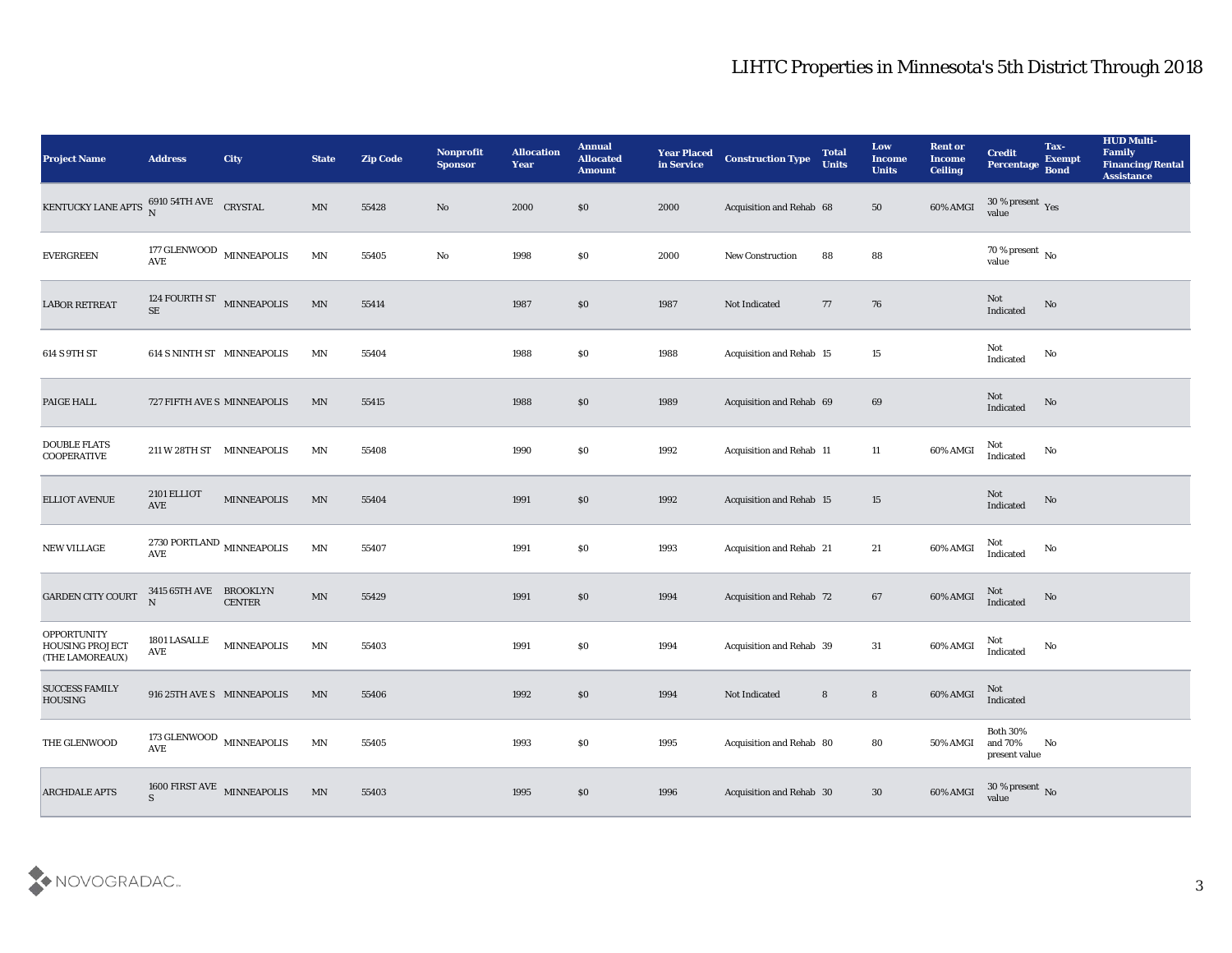| <b>Project Name</b>                                                     | <b>Address</b>                                | <b>City</b>                       | <b>State</b>             | <b>Zip Code</b> | Nonprofit<br><b>Sponsor</b> | <b>Allocation</b><br><b>Year</b> | <b>Annual</b><br><b>Allocated</b><br><b>Amount</b> | <b>Year Placed</b><br>in Service | <b>Construction Type</b>                     | <b>Total</b><br><b>Units</b> | Low<br><b>Income</b><br><b>Units</b> | <b>Rent or</b><br><b>Income</b><br><b>Ceiling</b> | <b>Credit</b><br><b>Percentage</b>            | Tax-<br><b>Exempt</b><br><b>Bond</b> | <b>HUD Multi-</b><br>Family<br><b>Financing/Rental</b><br><b>Assistance</b> |
|-------------------------------------------------------------------------|-----------------------------------------------|-----------------------------------|--------------------------|-----------------|-----------------------------|----------------------------------|----------------------------------------------------|----------------------------------|----------------------------------------------|------------------------------|--------------------------------------|---------------------------------------------------|-----------------------------------------------|--------------------------------------|-----------------------------------------------------------------------------|
| <b>SUMERCHASE APTS</b>                                                  | 2838<br>NORTHWAY DR CENTER                    | <b>BROOKLYN</b>                   | MN                       | 55430           |                             | 1995                             | $\$0$                                              | 1996                             | <b>Acquisition and Rehab</b>                 | 252                          | 232                                  |                                                   | $30\,\%$ present $\,$ No value                |                                      |                                                                             |
| TOWNHOMES OF PARK 4420 PARK                                             |                                               | MINNEAPOLIS                       | MN                       | 55416           |                             | 1994                             | $\$0$                                              | 1996                             | <b>New Construction</b>                      | 34                           | 34                                   | 60% AMGI                                          | $70\,\%$ present $\,$ No value                |                                      |                                                                             |
| ALBRIGHT TOWNHOME 3051 PILLSBURY MINNEAPOLIS                            |                                               |                                   | MN                       | 55408-3227      | No                          | 2018                             | \$619,428                                          | 2018                             | Not Indicated                                | 89                           | 89                                   | 60% AMGI                                          | 70 % present $_{\rm Yes}$<br>value            |                                      | Yes                                                                         |
| PPL YOUTHLINK SUPPO $^{1205\, \rm{CHESTNUT}}_{\rm{AVENUE}}$ MINNEAPOLIS |                                               |                                   | $\ensuremath{\text{MN}}$ | 55403-1325      | Yes                         | 2016                             | \$1,028,938                                        | 2018                             | <b>Both New Construction</b> 47<br>and $A/R$ |                              | 46                                   | 50% AMGI                                          | 30 % present<br>value                         |                                      | $\mathbf{N}\mathbf{o}$                                                      |
| <b>COLUMBIA HEIGHTS</b><br><b>HOUSING</b>                               | <b>840 41ST AVE</b><br>$\rm NE$               | <b>COLUMBIA</b><br><b>HEIGHTS</b> | MN                       | 55421           | No                          | 2000                             | $\$0$                                              | 2001                             | <b>New Construction</b>                      | 22                           | 22                                   | 60% AMGI                                          | 70 % present $\,$ No $\,$<br>value            |                                      |                                                                             |
| <b>GAAR SCOTT APTS</b>                                                  | 614 N FIRST ST MINNEAPOLIS                    |                                   | MN                       | 55401           | No                          | 2000                             | $\$0$                                              | 2001                             | Acquisition and Rehab 30                     |                              | 9                                    |                                                   | $30\,\%$ present $\,$ Yes value               |                                      |                                                                             |
| <b>JOSEPH SELVAGGIO</b><br><b>INITIATIVE</b>                            | 2733 PORTLAND $\,$ MINNEAPOLIS<br><b>AVE</b>  |                                   | $\mathbf{M} \mathbf{N}$  | 55407           | Yes                         | 1999                             | $\$0$                                              | 2001                             | Acquisition and Rehab 30                     |                              | 30                                   | 60% AMGI                                          | $70\,\%$ present $\,$ No value                |                                      |                                                                             |
| <b>PORTLAND VILLAGE</b>                                                 | 616 E 19TH ST                                 | MINNEAPOLIS                       | MN                       | 55404           | Yes                         | 2000                             | $\$0$                                              | 2001                             | Acquisition and Rehab 26                     |                              | 26                                   | 60% AMGI                                          | 70 % present No<br>value                      |                                      |                                                                             |
| <b>CENTRAL APTS</b>                                                     | 1828 CENTRAL<br>AVE NE                        | MINNEAPOLIS                       | $\mathbf{M} \mathbf{N}$  | 55418           | Yes                         | 2001                             | \$0\$                                              | 2002                             | <b>New Construction</b>                      | 61                           | 61                                   | 60% AMGI                                          | <b>Both 30%</b><br>and 70%<br>present value   | No                                   |                                                                             |
| PARK PLAZA<br><b>APARTMENTS</b>                                         | 525 HUMBOLDT<br><b>AVENUE</b><br><b>NORTH</b> | <b>MINNEAPOLIS</b>                | $\ensuremath{\text{MN}}$ | 55405-1356      | No                          | 2000                             | \$1,179,549                                        | 2002                             | Acquisition and Rehab 134                    |                              | 133                                  | 60% AMGI                                          | $70\,\%$ present $\,$ No value                |                                      | Yes                                                                         |
| <b>TALMAGE GREEN</b>                                                    | 1030 11TH<br><b>AVENUE SE</b>                 | <b>MINNEAPOLIS</b>                | MN                       | 55414-2301      | No                          | 2002                             | \$223,861                                          | 2002                             | Acquisition and Rehab 26                     |                              | 26                                   | 60% AMGI and 70%                                  | <b>Both 30%</b><br>$\,$ present value         | No                                   | Yes                                                                         |
| <b>VALLEY SQUARE</b><br><b>COMMONS</b>                                  | $\operatorname{AVE}$ N                        | 861 WINNETKA GOLDEN VALLEY MN     |                          | 55427           |                             | 2001                             | \$0                                                | 2002                             | Not Indicated                                | 25                           | 25                                   | 60% AMGI                                          | Not<br>Indicated                              |                                      |                                                                             |
| <b>BOTTINEAU</b><br><b>COMMONS</b>                                      | 1808<br><b>UNIVERSITY</b><br><b>AVENUE NE</b> | <b>MINNEAPOLIS</b>                | MN                       | 55418-4300      | $\mathbf{No}$               | 2002                             | \$313,786                                          | 2003                             | New Construction                             | 119                          | 95                                   | 60% AMGI                                          | 30 % present $\,\rm \gamma_{\rm es}$<br>value |                                      | Yes                                                                         |

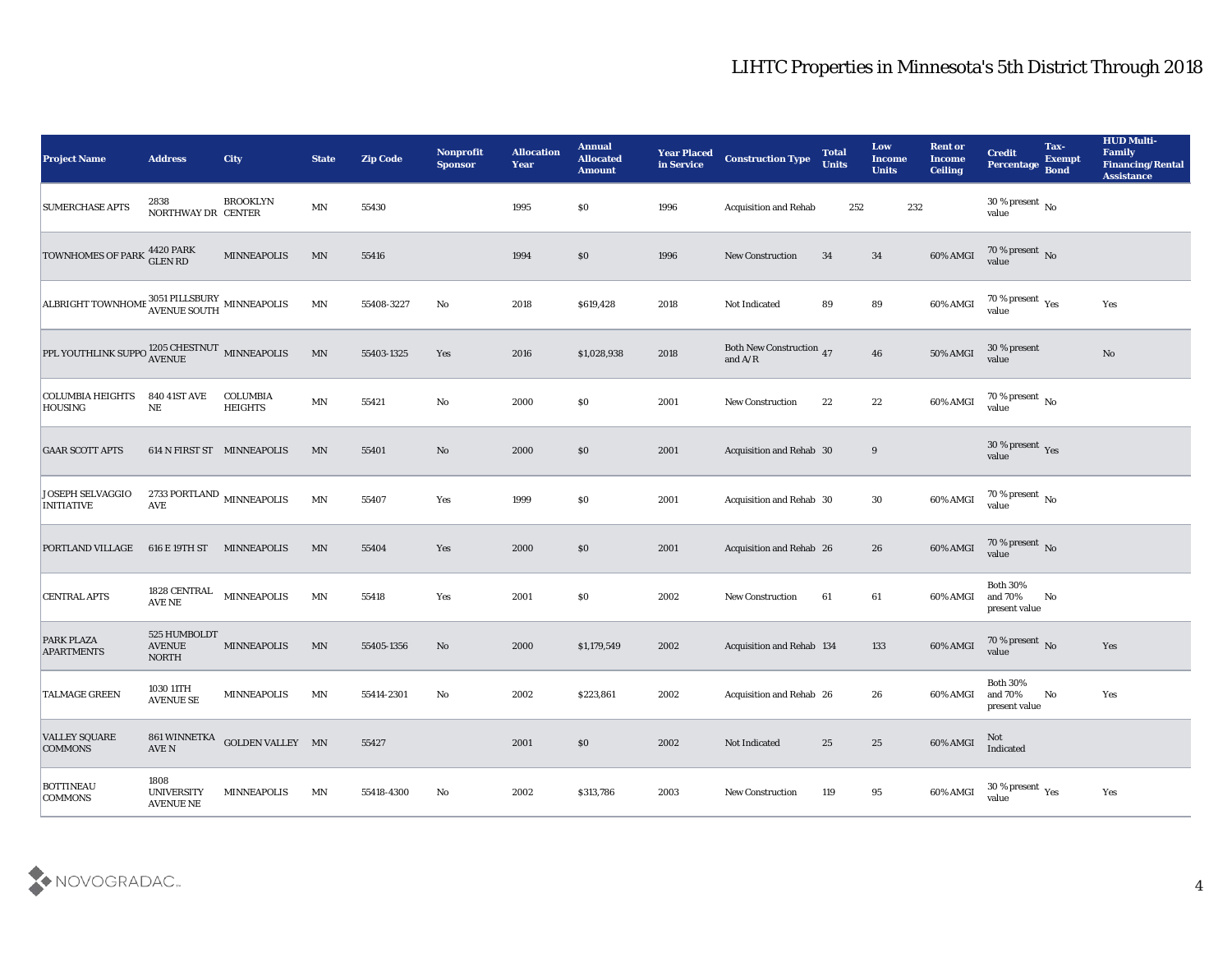| <b>Project Name</b>                                                | <b>Address</b>                                       | <b>City</b>                         | <b>State</b>             | <b>Zip Code</b> | Nonprofit<br><b>Sponsor</b> | <b>Allocation</b><br><b>Year</b> | <b>Annual</b><br><b>Allocated</b><br><b>Amount</b> | <b>Year Placed</b><br>in Service | <b>Construction Type</b>  | <b>Total</b><br><b>Units</b> | Low<br><b>Income</b><br><b>Units</b> | <b>Rent or</b><br><b>Income</b><br><b>Ceiling</b> | <b>Credit</b><br>Percentage                 | Tax-<br><b>Exempt</b><br><b>Bond</b> | <b>HUD Multi-</b><br>Family<br><b>Financing/Rental</b><br><b>Assistance</b> |
|--------------------------------------------------------------------|------------------------------------------------------|-------------------------------------|--------------------------|-----------------|-----------------------------|----------------------------------|----------------------------------------------------|----------------------------------|---------------------------|------------------------------|--------------------------------------|---------------------------------------------------|---------------------------------------------|--------------------------------------|-----------------------------------------------------------------------------|
| <b>BOTTINEAU LOFTS</b>                                             | 1929 SECOND<br>STREET NE                             | <b>MINNEAPOLIS</b>                  | MN                       | 55418-4367      | No                          | 2002                             | \$201,259                                          | 2003                             | <b>New Construction</b>   | 37                           | 37                                   | 60% AMGI                                          | $30\,\%$ present $\,$ Yes value             |                                      | Yes                                                                         |
| <b>FAMILIES MOVING</b><br>FORWARD                                  | 3806 THIRD<br>AVE S                                  | <b>MINNEAPOLIS</b>                  | MN                       | 55409           | Yes                         | 2002                             | $\$0$                                              | 2003                             | <b>New Construction</b>   | 12                           | 12                                   |                                                   | $70\,\%$ present $\,$ No value              |                                      |                                                                             |
| <b>LAMOREAUX</b><br><b>ADDITION</b>                                | 706 FIRST AVE<br>$\mathbf N$                         | <b>MINNEAPOLIS</b>                  | MN                       | 55403           | Yes                         | 2001                             | \$0                                                | 2003                             | <b>New Construction</b>   | 39                           | 31                                   | 60% AMGI                                          | $70\,\%$ present $\,$ No value              |                                      |                                                                             |
| <b>LYDIA APTS</b>                                                  | 1920 LASALLE<br><b>AVE</b>                           | MINNEAPOLIS                         | $\mathbf{M} \mathbf{N}$  | 55403           | Yes                         | 2003                             | $\$0$                                              | 2003                             | Acquisition and Rehab 40  |                              | 40                                   |                                                   | $70\,\%$ present $\,$ No value              |                                      |                                                                             |
| <b>MANY RIVERS EAST</b>                                            | <b>1518 EAST</b><br><b>FRANKLIN</b><br><b>AVENUE</b> | <b>MINNEAPOLIS</b>                  | MN                       | 55404-2479      | No                          | 2002                             | \$227,036                                          | 2003                             | <b>New Construction</b>   | 50                           | 37                                   | 60% AMGI                                          | $30\,\%$ present $\,$ Yes value             |                                      | No                                                                          |
| <b>NEAR NORTHSIDE</b><br>DEVELOPMENT - 1A-<br><b>HERITAGE PARK</b> | <b>BROWN PL</b>                                      | 832 GERTRUDE MINNEAPOLIS            | MN                       | 55411           | No                          | 2002                             | \$0\$                                              | 2003                             | <b>New Construction</b>   | 120                          | 90                                   |                                                   | $30\,\%$ present $\,$ Yes value             |                                      |                                                                             |
| <b>STONE ARCH</b>                                                  | 601 MAIN<br>STREET SE                                | <b>MINNEAPOLIS</b>                  | $\ensuremath{\text{MN}}$ | 55414-0000      | No                          | 2002                             | \$447,673                                          | 2003                             | <b>New Construction</b>   | 221                          | 92                                   | 60% AMGI                                          | $30\,\%$ present $\,$ Yes value             |                                      | No                                                                          |
| <b>TRINITY ON LAKE</b>                                             | <b>STREET</b>                                        | 2805 EAST LAKE $_{\rm MINNEAPOLIS}$ | MN                       | 55406-0000      | No                          | 2002                             | \$182,926                                          | 2003                             | <b>New Construction</b>   | 24                           | 16                                   | 60% AMGI                                          | $70\,\%$ present $\,$ No value              |                                      | Yes                                                                         |
| <b>URBAN PARK APTS</b>                                             | 3601 PHILLIPS<br><b>PKWY</b>                         | <b>ST LOUIS PARK</b>                | MN                       | 55426           | $\mathbf{N}\mathbf{o}$      | 2002                             | \$0                                                | 2003                             | <b>New Construction</b>   | 90                           | 23                                   | $50\%$ AMGI                                       | $30\,\%$ present $\,$ Yes value             |                                      |                                                                             |
| <b>VIEWPOINTE AT</b><br><b>SHINGLE CREEK</b>                       | 6221 SHINGLE<br><b>CREEK PKWY</b>                    | <b>BROOKLYN CTR</b>                 | MN                       | 55430           | No                          | 2002                             | $\$0$                                              | 2003                             | Acquisition and Rehab 122 |                              | 98                                   |                                                   | <b>Both 30%</b><br>and 70%<br>present value | Yes                                  |                                                                             |
| HERITAGE PARK - 1B1-<br> 1B2                                       | 721 VAN WHITE<br>MEMORIAL<br><b>BLVD</b>             | <b>MINNEAPOLIS</b>                  | MN                       | 55411           | No                          | 2001                             | \$716,951                                          | 2003                             | <b>New Construction</b>   | 43                           | 24                                   |                                                   | $70\,\%$ present $\,$ No value              |                                      |                                                                             |
| <b>COLLABORATIVE</b><br><b>VILLAGE INITIATIVE</b>                  | AVE                                                  | 815 E FRANKLIN $_{\rm MINNEAPOLIS}$ | $\ensuremath{\text{MN}}$ | 55404           | Yes                         | 2003                             | $\$0$                                              | 2004                             | New Construction          | 20                           | 18                                   | 60% AMGI                                          | $70\,\%$ present $\,$ No value              |                                      |                                                                             |
| <b>EAST PHILLIPS</b><br><b>COMMONS</b>                             | 2909<br><b>AVENUE</b>                                | BLOOMINGTON MINNEAPOLIS             | MN                       | 55407-5772      | $\mathbf{N}\mathbf{o}$      | 2003                             | \$197,008                                          | 2004                             | New Construction          | 34                           | 34                                   | 60% AMGI                                          | $30\,\%$ present $\,$ Yes value             |                                      | $\mathbf{N}\mathbf{o}$                                                      |

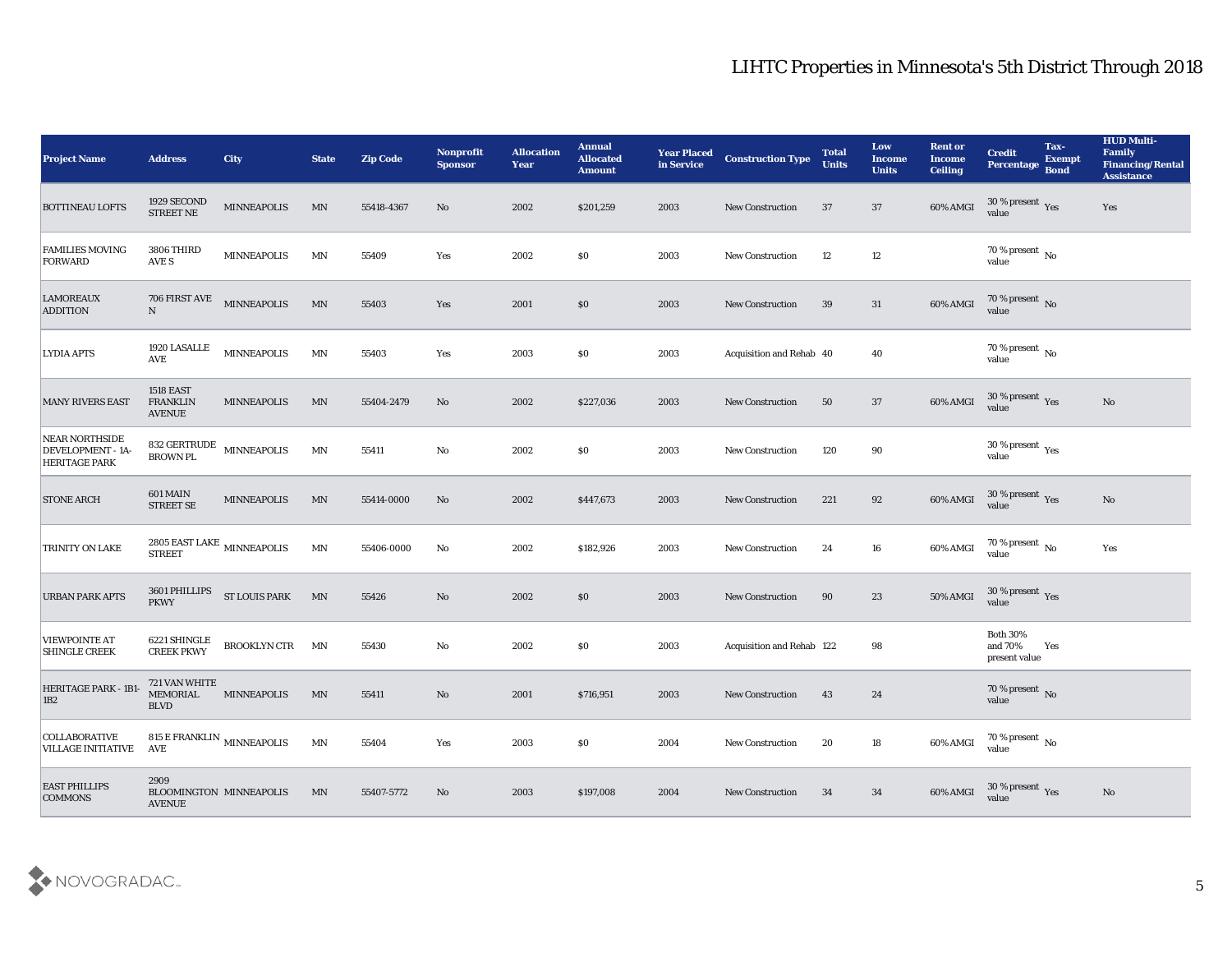| <b>Project Name</b>                  | <b>Address</b>                                           | <b>City</b>        | <b>State</b>             | <b>Zip Code</b> | Nonprofit<br><b>Sponsor</b> | <b>Allocation</b><br><b>Year</b> | <b>Annual</b><br><b>Allocated</b><br><b>Amount</b> | <b>Year Placed</b><br>in Service | <b>Construction Type</b>  | <b>Total</b><br><b>Units</b> | Low<br><b>Income</b><br><b>Units</b> | <b>Rent or</b><br><b>Income</b><br><b>Ceiling</b> | <b>Credit</b><br>Percentage                          | Tax-<br><b>Exempt</b><br><b>Bond</b> | <b>HUD Multi-</b><br>Family<br><b>Financing/Rental</b><br><b>Assistance</b> |
|--------------------------------------|----------------------------------------------------------|--------------------|--------------------------|-----------------|-----------------------------|----------------------------------|----------------------------------------------------|----------------------------------|---------------------------|------------------------------|--------------------------------------|---------------------------------------------------|------------------------------------------------------|--------------------------------------|-----------------------------------------------------------------------------|
| HERITAGE PARK II                     | 1000 OLSON<br><b>MEMORIAL</b><br><b>HIGHWAY</b>          | <b>MINNEAPOLIS</b> | MN                       | 55411-4132      | No                          | 2003                             | \$629,154                                          | 2004                             | <b>New Construction</b>   | 113                          | 86                                   | 60% AMGI                                          | 30 % present $\gamma_{\rm es}$<br>value              |                                      | Yes                                                                         |
| <b>LORING TOWERS</b>                 | 15 E GRANT ST MINNEAPOLIS                                |                    | MN                       | 55403           | No                          | 2004                             | $\$0$                                              | 2004                             | Acquisition and Rehab 230 |                              | 230                                  | 60% AMGI                                          | $30\,\%$ present $\,$ No value                       |                                      |                                                                             |
| <b>JACK FROST FLATS</b>              | 2630 FIRST AVE $\,$ MINNEAPOLIS $\,$<br>$\mathbf S$      |                    | MN                       | 55408           | Yes                         | 2004                             | \$0\$                                              | 2004                             | Acquisition and Rehab 57  |                              | 52                                   | 60% AMGI                                          | <b>Both 30%</b><br>and 70%<br>present value          | No                                   |                                                                             |
| Heritage Park                        | 817 LYNDALE PL MINNEAPOLIS<br>$\mathbf N$                |                    | $\mathbf{M} \mathbf{N}$  | 55411           | No                          | 2002                             | \$832,118                                          | 2004                             | <b>New Construction</b>   | 112                          | 63                                   |                                                   | $70\,\%$ present $\,$ No value                       |                                      |                                                                             |
| <b>OAKLAND SQUARE</b>                | 2635 PORTLAND $\,$ MINNEAPOLIS $\,$<br>AVE               |                    | MN                       | 55407           | Yes                         | 2004                             | $\$0$                                              | 2004                             | Acquisition and Rehab 31  |                              | 31                                   | 60% AMGI                                          | <b>Both 30%</b><br>and 70%<br>present value          | No                                   |                                                                             |
| <b>THE BOULEVARD</b>                 | $5320$ LYNDALE $$\tt MINNEAPOLIS$$ AVENUE SOUTH          |                    | MN                       | 55419-1297      | No                          | 2002                             | \$143,161                                          | 2004                             | <b>New Construction</b>   | 24                           | 10                                   | 60% AMGI                                          | $70\,\%$ present $\,$ No value                       |                                      | No                                                                          |
| <b>WEST RIVER</b><br><b>COMMONS</b>  | 4610 EAST LAKE MINNEAPOLIS<br><b>STREET</b>              |                    | MN                       | 55406-2358      | No                          | 2002                             | \$50,479                                           | 2004                             | New Construction          | 53                           | 12                                   | 50% AMGI                                          | $30\,\%$ present $\,$ Yes value                      |                                      | Yes                                                                         |
| <b>BOONE AVENUE APTS</b>             | <b>5501 BOONE</b><br><b>AVE N</b>                        | <b>NEW HOPE</b>    | $\ensuremath{\text{MN}}$ | 55428           | Yes                         | 2004                             | \$0\$                                              | 2005                             | <b>New Construction</b>   | 35                           | 35                                   | 60% AMGI                                          | $70\,\%$ present $\,$ No value                       |                                      |                                                                             |
| <b>BRANDES PLACE</b>                 | 6124 FIFTH ST<br>NE                                      | <b>FRIDLEY</b>     | $\ensuremath{\text{MN}}$ | 55432           | Yes                         | 2004                             | \$246,004                                          | 2005                             | <b>New Construction</b>   | 16                           | 16                                   | 50% AMGI                                          | $70\,\%$ present $\,$ No value                       |                                      |                                                                             |
| <b>CECIL NEWMAN APTS</b>             | 701 EMERSON<br>AVE N                                     | <b>MINNEAPOLIS</b> | $\mathbf{M} \mathbf{N}$  | 55411           | No                          | 2004                             | \$0\$                                              | 2005                             | Acquisition and Rehab 64  |                              | 64                                   |                                                   | $30\,\%$ present $\,$ Yes value                      |                                      |                                                                             |
| <b>CLARE APTS</b>                    | 929 CENTRAL<br>AVE NE                                    | <b>MINNEAPOLIS</b> | MN                       | 55413           | Yes                         | 2003                             | $\$0$                                              | 2005                             | <b>New Construction</b>   | 31                           | 28                                   | 60% AMGI                                          | 70 % present $\,$ No $\,$<br>value                   |                                      |                                                                             |
| <b>HOMEWOOD</b><br><b>APARTMENTS</b> | 1239 SHERIDAN $\,$ MINNEAPOLIS<br>$\operatorname{AVE}$ N |                    | $\ensuremath{\text{MN}}$ | 55411-3670      | $\mathbf {No}$              | 2004                             | \$203,412                                          | 2005                             | Acquisition and Rehab 35  |                              | 33                                   | 60% AMGI                                          | Both $30\%$<br>and $70\%$<br>present value           | Yes                                  | $\mathbf{N}\mathbf{o}$                                                      |
| <b>KOSCIOLEK HOUSE</b>               | <b>2001 S NINTH</b><br><b>ST</b>                         | <b>MINNEAPOLIS</b> | $\mathbf{M} \mathbf{N}$  | 55404           | $\mathbf {No}$              | 2005                             | \$32,820                                           | 2005                             | Acquisition and Rehab 11  |                              | 11                                   | 60% AMGI                                          | 30 % present $\rm\thinspace\gamma_{\rm es}$<br>value |                                      |                                                                             |

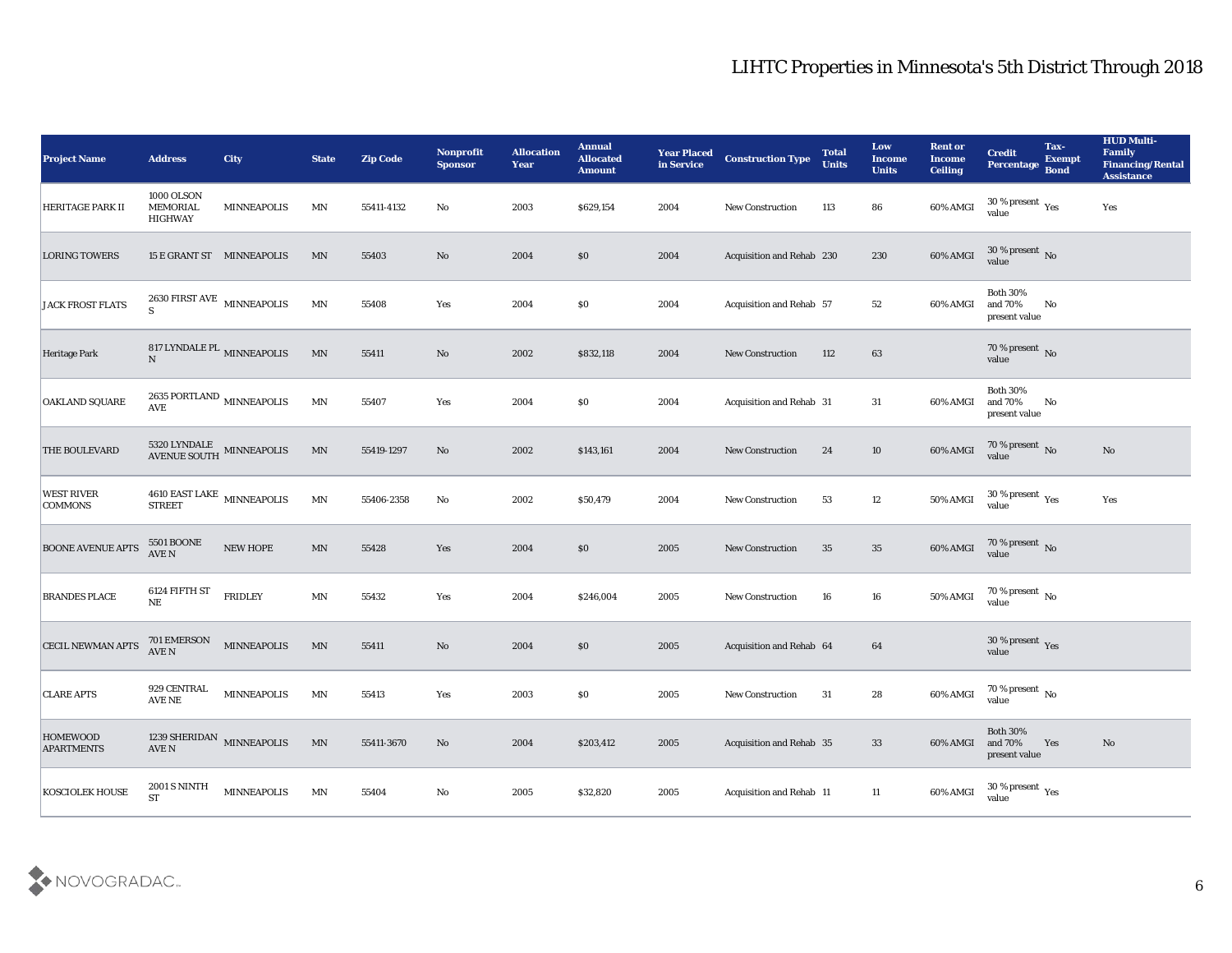| <b>Project Name</b>                                                                                                                                                                | <b>Address</b>                                       | City               | <b>State</b>            | <b>Zip Code</b> | Nonprofit<br><b>Sponsor</b> | <b>Allocation</b><br>Year | <b>Annual</b><br><b>Allocated</b><br><b>Amount</b> | <b>Year Placed</b><br>in Service | <b>Construction Type</b>        | <b>Total</b><br><b>Units</b> | Low<br><b>Income</b><br><b>Units</b> | <b>Rent or</b><br><b>Income</b><br><b>Ceiling</b> | <b>Credit</b><br><b>Percentage</b>             | Tax-<br><b>Exempt</b><br>Bond | <b>HUD Multi-</b><br>Family<br><b>Financing/Rental</b><br><b>Assistance</b> |
|------------------------------------------------------------------------------------------------------------------------------------------------------------------------------------|------------------------------------------------------|--------------------|-------------------------|-----------------|-----------------------------|---------------------------|----------------------------------------------------|----------------------------------|---------------------------------|------------------------------|--------------------------------------|---------------------------------------------------|------------------------------------------------|-------------------------------|-----------------------------------------------------------------------------|
| <b>LINDQUIST APTS</b>                                                                                                                                                              | 1931W<br><b>BROADWAY</b><br>AVE                      | MINNEAPOLIS        | MN                      | 55411           | Yes                         | 2003                      | \$0                                                | 2005                             | <b>New Construction</b>         | 21                           | 19                                   |                                                   | $70\,\%$ present $\,$ No value                 |                               |                                                                             |
| <b>MANY RIVERS WEST</b>                                                                                                                                                            | <b>1400 EAST</b><br><b>FRANKLIN</b><br><b>AVENUE</b> | <b>MINNEAPOLIS</b> | MN                      | 55404-2479      | No                          | 2004                      | \$153,601                                          | 2005                             | <b>New Construction</b>         | 28                           | 20                                   | 60% AMGI                                          | $30\,\%$ present $\,$ Yes value                |                               | No                                                                          |
| <b>RIVER RUN APTS</b>                                                                                                                                                              | 1434 MARSHALL $_{\rm MINNEAPOLIS}$<br><b>ST NE</b>   |                    | MN                      | 55413           | No                          | 2004                      | \$0                                                | 2005                             | <b>New Construction</b>         | 72                           | 72                                   |                                                   | 30 % present $\,\rm \gamma_{\rm e s}$<br>value |                               |                                                                             |
| <b>ST BARNABAS</b>                                                                                                                                                                 | 906 S SEVENTH MINNEAPOLIS<br><b>ST</b>               |                    | $\mathbf{M} \mathbf{N}$ | 55415           | Yes                         | 2004                      | \$0                                                | 2005                             | Acquisition and Rehab 52        |                              | 42                                   |                                                   | <b>Both 30%</b><br>and $70\%$<br>present value | No                            |                                                                             |
| <b>ROBERT WILL</b><br><b>COMMUNITY</b><br><b>HOUSING</b>                                                                                                                           | 6345 PLEASANT RICHFIELD<br><b>AVE</b>                |                    | MN                      | 55423           | No                          | 2005                      | \$33,894                                           | 2005                             | <b>Acquisition and Rehab 11</b> |                              | 11                                   | 60% AMGI                                          | $30\,\%$ present $\,$ Yes value                |                               |                                                                             |
| <b>WINNETKA WEST</b>                                                                                                                                                               | 8151 45TH AVE<br>N                                   | NEW HOPE           | MN                      | 55428           | No                          | 2005                      | \$104,422                                          | 2005                             | Acquisition and Rehab 26        |                              | 26                                   | 60% AMGI                                          | $30\,\%$ present $\,$ Yes value                |                               |                                                                             |
| VILLAGE AT FRANKLIN 2100<br><b>STATION</b>                                                                                                                                         | BLOOMINGTON MINNEAPOLIS<br><b>AVE</b>                |                    | MN                      | 55404           | No                          | 2005                      | \$237,878                                          | 2006                             | Acquisition and Rehab 90        |                              | 90                                   | 60% AMGI                                          | $30\,\%$ present $\,\mathrm{Yes}$ value        |                               |                                                                             |
| <b>CITY FLATS</b><br><b>APARTMENTS</b>                                                                                                                                             | <b>2633 FIRST</b><br>AVENUE SOUTH MINNEAPOLIS        |                    | MN                      | 55408-1673      | No                          | 2004                      | \$260,176                                          | 2006                             | Acquisition and Rehab 27        |                              | 27                                   | 60% AMGI                                          | $70\,\%$ present $\,$ No value                 |                               | No                                                                          |
| HIAWATHA COMMONS MINNEHAHA                                                                                                                                                         | 2740<br><b>AVENUE</b>                                | <b>MINNEAPOLIS</b> | MN                      | 55406-0000      | Yes                         | 2004                      | \$540,995                                          | 2006                             | <b>New Construction</b>         | 80                           | 64                                   | 60% AMGI                                          | $70$ % present $${\rm No}$$ value              |                               | Yes                                                                         |
| <b>LOUISIANA COURT</b>                                                                                                                                                             | 2740<br>LOUISIANA AVE ST LOUIS PARK<br>S             |                    | MN                      | 55426           | No                          | 2005                      | \$66,335                                           | 2006                             | Acquisition and Rehab 129       |                              | 129                                  | 50% AMGI                                          | $30\,\%$ present $\,$ No value                 |                               |                                                                             |
| $\begin{array}{lll} \textbf{MIDTOWN EXCHANGE} & \textbf{2929 CHICAGO} & \textbf{MINNEAPOLIS} \\ \textbf{APARTMENTS} & \textbf{AVENUE SOLUTION} & \textbf{MINNEAPOLIS} \end{array}$ |                                                      |                    | MN                      | 55407-1390      | No.                         | 2004                      | \$1,571,910                                        | 2006                             | Acquisition and Rehab 219       |                              | 180                                  | 60% AMGI                                          | $30\,\%$ present $\,$ Yes value                |                               | Yes                                                                         |
| <b>THE JOURDAIN AT</b><br><b>FRANKLIN GATEWAY</b><br><b>PHASE II</b>                                                                                                               | 2000<br>$\texttt{PORTLAND}$ AVE $\,$ MINNEAPOLIS     |                    | MN                      | 55404           | Yes                         | 2004                      | \$380,000                                          | 2006                             | New Construction                | 41                           | 24                                   | 50% AMGI                                          | $70\,\%$ present $\,$ No value                 |                               |                                                                             |
| <b>CALVARY CENTER</b><br><b>APTS</b>                                                                                                                                               | 7650 GOLDEN<br><b>VALLEY RD</b>                      | GOLDEN VALLEY MN   |                         | 55427           | Yes                         | 2006                      | \$205,528                                          | 2006                             | Acquisition and Rehab 80        |                              | 80                                   | <b>50% AMGI</b>                                   | $30\,\%$ present $\,$ Yes value                |                               |                                                                             |

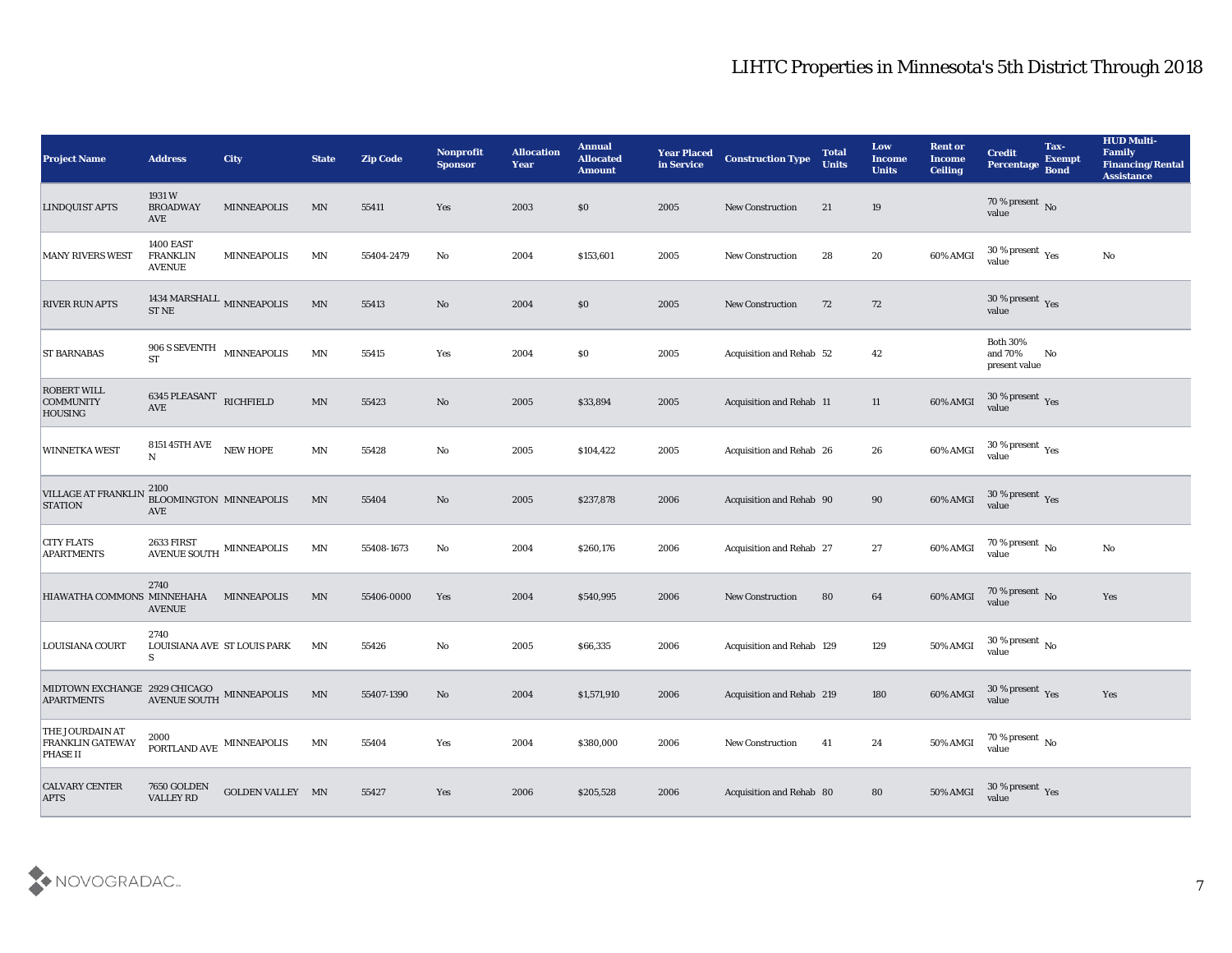| <b>Project Name</b>                                                      | <b>Address</b>                                | <b>City</b>                      | <b>State</b>             | <b>Zip Code</b> | <b>Nonprofit</b><br><b>Sponsor</b> | <b>Allocation</b><br><b>Year</b> | <b>Annual</b><br><b>Allocated</b><br><b>Amount</b> | <b>Year Placed</b><br>in Service | <b>Construction Type</b>  | <b>Total</b><br><b>Units</b> | Low<br><b>Income</b><br><b>Units</b> | <b>Rent or</b><br><b>Income</b><br><b>Ceiling</b> | <b>Credit</b><br><b>Percentage</b>                   | Tax-<br><b>Exempt</b><br><b>Bond</b> | <b>HUD Multi-</b><br>Family<br><b>Financing/Rental</b><br><b>Assistance</b> |
|--------------------------------------------------------------------------|-----------------------------------------------|----------------------------------|--------------------------|-----------------|------------------------------------|----------------------------------|----------------------------------------------------|----------------------------------|---------------------------|------------------------------|--------------------------------------|---------------------------------------------------|------------------------------------------------------|--------------------------------------|-----------------------------------------------------------------------------|
| <b>BLAISDELL HOUSING</b><br><b>DEVELOPMENT</b>                           | 2119 PILLSBURY $\,$ MINNEAPOLIS<br>AVE S      |                                  | MN                       | 55404           | No                                 | 2007                             | \$432,654                                          | 2007                             | Acquisition and Rehab 151 |                              | 151                                  | 60% AMGI                                          | 30 % present $\rm\thinspace\gamma_{\rm es}$<br>value |                                      |                                                                             |
| CENTRAL AVENUE<br><b>LOFTS</b>                                           | 920 24TH<br><b>AVENUE</b><br><b>NORTHEAST</b> | <b>MINNEAPOLIS</b>               | MN                       | 55418-4849      | No                                 | 2005                             | \$581,493                                          | 2007                             | <b>New Construction</b>   | 66                           | 53                                   | 60% AMGI                                          | $30\,\%$ present $\,$ No value                       |                                      | Yes                                                                         |
| <b>ELLIOT PARK APTS</b>                                                  | 1516 ELLIOT<br><b>AVE</b>                     | <b>MINNEAPOLIS</b>               | MN                       | 55404           | Yes                                | 2006                             | \$326,354                                          | 2007                             | Acquisition and Rehab 30  |                              | 30                                   | 50% AMGI                                          | <b>Both 30%</b><br>and 70%<br>present value          | No                                   |                                                                             |
| <b>RIPLEY GARDENS</b>                                                    | <b>301 PENN</b><br><b>AVENUE N</b>            | <b>MINNEAPOLIS</b>               | MN                       | 55405-1160      | Yes                                | 2005                             | \$546,043                                          | 2007                             | <b>New Construction</b>   | 52                           | 26                                   | 60% AMGI                                          | $30\,\%$ present $\,$ No value                       |                                      | Yes                                                                         |
| ST. ANNE'S SENIOR<br><b>HOUSING</b>                                      | 2323 26TH<br><b>AVENUE</b><br><b>NORTH</b>    | <b>MINNEAPOLIS</b>               | MN                       | 55411-1759      | No                                 | 2006                             | \$475,066                                          | 2007                             | <b>New Construction</b>   | 61                           | 61                                   | 60% AMGI                                          | 70 % present $\gamma_{\rm es}$<br>value              |                                      | No                                                                          |
| <b>VANTAGE FLATS</b>                                                     | 5359<br>MINNEHAHA<br><b>AVENUE S</b>          | MINNEAPOLIS                      | MN                       | 55417-2374      | No                                 | 2007                             | \$211,418                                          | 2008                             | <b>New Construction</b>   | 37                           | 37                                   | 60% AMGI                                          | $70\,\%$ present $\,$ Yes value                      |                                      | No                                                                          |
| THE WELLSTONE AT<br><b>FRANKLIN PORTLAND</b><br><b>GATEWAY PHASE III</b> | 620 E<br><b>FRANKLIN AVE</b>                  | <b>MINNEAPOLIS</b>               | MN                       | 55404           | Yes                                | 2007                             | \$739,507                                          | 2008                             | <b>New Construction</b>   | 49                           | 37                                   | 50% AMGI                                          | $70\,\%$ present $\,$ No value                       |                                      |                                                                             |
| <b>HARBOR HIGHLANDS</b><br>PHASE II                                      | 17 W 11TH ST                                  | <b>HOPKINS</b>                   | $\mathbf{M} \mathbf{N}$  |                 | No                                 | 2006                             | \$899,552                                          | 2008                             | <b>New Construction</b>   | 42                           | 30                                   | 60% AMGI                                          | $70\,\%$ present $\,$ No value                       |                                      | No                                                                          |
| <b>EWING SQUARE</b><br><b>TOWNHOMES</b>                                  | 6130 FRANCE<br>AVE N                          | <b>BROOKLYN</b><br><b>CENTER</b> | MN                       | 55429           | No                                 | 2009                             | \$388,351                                          | 2009                             | Acquisition and Rehab 23  |                              | 23                                   | 50% AMGI                                          | <b>Both 30%</b><br>and $70\%$<br>present value       | No                                   |                                                                             |
| <b>NICOLLET TOWERS</b>                                                   | 1350 NICOLLET<br><b>MALL</b>                  | <b>MINNEAPOLIS</b>               | $\ensuremath{\text{MN}}$ | 55403           | No                                 | 2009                             | \$1,231,954                                        | 2010                             | Acquisition and Rehab 306 |                              | 306                                  | 60% AMGI                                          | $30\,\%$ present $\,$ Yes value                      |                                      | No                                                                          |
| <b>LYNDALE GREEN</b>                                                     | 2743 LYNDALE<br>AVE S                         | <b>MINNEAPOLIS</b>               | MN                       | 55408           | No                                 | 2009                             | \$414,847                                          | 2011                             | <b>New Construction</b>   | 63                           | 63                                   | 60% AMGI                                          | 30 % present $\rm\thinspace\gamma_{\rm es}$<br>value |                                      | $\mathbf{N}\mathbf{o}$                                                      |
| <b>BUZZA HISTORIC</b><br><b>LOFTS</b>                                    | <b>1006 WEST</b><br><b>LAKE STREET</b>        | MINNEAPOLIS                      | $\ensuremath{\text{MN}}$ | 55408-2860      | No                                 | 2011                             | \$1,089,285                                        | 2011                             | Acquisition and Rehab 136 |                              | 136                                  | 60% AMGI                                          | $70\,\%$ present $\,\mathrm{Yes}$ value              |                                      | Yes                                                                         |
| <b>GATEWAY LOFTS</b>                                                     | $\operatorname{\mathbf{AVE}}$                 | 611 E FRANKLIN $\,$ MINNEAPOLIS  | $\mathbf{M} \mathbf{N}$  | 55404           | $\mathbf{Yes}$                     | 2002                             | \$0                                                | 2011                             | New Construction          | 36                           | $36\,$                               | 60% AMGI                                          | $70\,\%$ present $\,$ No value                       |                                      | $\mathbf {No}$                                                              |

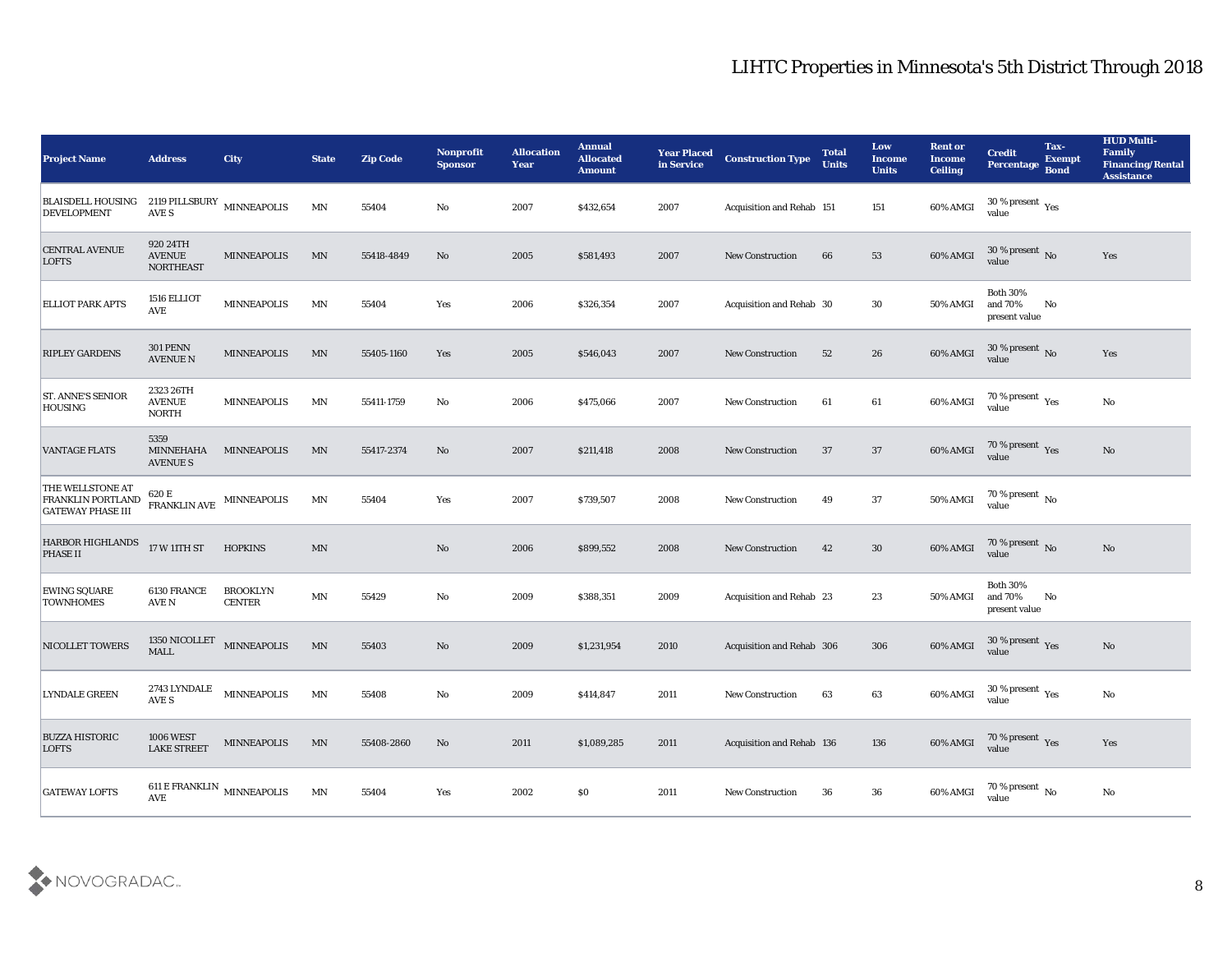| <b>Project Name</b>                                                   | <b>Address</b>                                               | <b>City</b>                           | <b>State</b>             | <b>Zip Code</b> | <b>Nonprofit</b><br><b>Sponsor</b> | <b>Allocation</b><br><b>Year</b> | <b>Annual</b><br><b>Allocated</b><br><b>Amount</b> | <b>Year Placed</b><br>in Service | <b>Construction Type</b>         | <b>Total</b><br><b>Units</b> | <b>Low</b><br><b>Income</b><br><b>Units</b> | <b>Rent or</b><br><b>Income</b><br><b>Ceiling</b> | <b>Credit</b><br>Percentage                          | Tax-<br><b>Exempt</b><br><b>Bond</b> | <b>HUD Multi-</b><br>Family<br><b>Financing/Rental</b><br><b>Assistance</b> |
|-----------------------------------------------------------------------|--------------------------------------------------------------|---------------------------------------|--------------------------|-----------------|------------------------------------|----------------------------------|----------------------------------------------------|----------------------------------|----------------------------------|------------------------------|---------------------------------------------|---------------------------------------------------|------------------------------------------------------|--------------------------------------|-----------------------------------------------------------------------------|
| <b>DOVER HILL</b>                                                     | <b>2400 RHODE</b><br><b>ISLAND AVE N</b>                     | GOLDEN VALLEY MN                      |                          | 55427           | No                                 | 2010                             | \$373,231                                          | 2011                             | Acquisition and Rehab 234        |                              | 226                                         | 60% AMGI                                          | $30\,\%$ present $\,$ No value                       |                                      | Yes                                                                         |
| <b>CLARE MIDTOWN</b>                                                  | $3105\ 23\mathrm{RD}$ MINNEAPOLIS AVENUE SOUTH               |                                       | MN                       | 55407-1989      | No                                 | 2010                             | \$680,923                                          | 2011                             | <b>New Construction</b>          | 45                           | 45                                          | 60% AMGI                                          | $30\,\%$ present $\,$ No value                       |                                      | $\mathbf{N}\mathbf{o}$                                                      |
| NICOLLET SQUARE                                                       | <b>AVE</b>                                                   | $3700\,$ NICOLLET $$\tt MINNEAPOLIS$$ | MN                       | 55409           |                                    | 2009                             | \$0                                                | 2011                             | Not Indicated                    | 42                           | 38                                          | <b>50% AMGI</b>                                   | Not<br>Indicated                                     |                                      |                                                                             |
| <b>EMANUEL HOUSING</b>                                                | 818 SOUTH 3RD MINNEAPOLIS<br><b>STREET</b>                   |                                       | MN                       | 55415-1418      | Yes                                | 2011                             | \$1,563,968                                        | 2013                             | New Construction                 | 101                          | 101                                         | 60% AMGI                                          | $70\,\%$ present $\,$ No value                       |                                      | $\mathbf{N}\mathbf{o}$                                                      |
| <b>STRADFORD FLATS</b>                                                | 16-22 EAST 15TH $\,$ MINNEAPOLIS STREET                      |                                       | $\ensuremath{\text{MN}}$ | 55403-2615      | No                                 | 2011                             | \$572,896                                          | 2013                             | Acquisition and Rehab 62         |                              | 62                                          | 60% AMGI                                          | $70\,\%$ present $\,$ No value                       |                                      | $\mathbf{N}\mathbf{o}$                                                      |
| <b>RISING CREDAR</b><br><b>APARTMENTS (FKA</b><br><b>TOUCHSTONE</b> ) | $2308\ \mathrm{SNELING}\ \mathrm{MINNEAPOLIS}$<br><b>AVE</b> |                                       | MN                       | 55404           | Yes                                | 2012                             | \$990,599                                          | 2013                             | <b>New Construction</b>          | 40                           | 40                                          | 50% AMGI                                          | 70 % present $\,$ No $\,$<br>value                   |                                      | No                                                                          |
| <b>CITY PLACE</b>                                                     | 730 HENNEPIN MINNEAPOLIS<br><b>AVE</b>                       |                                       | $\ensuremath{\text{MN}}$ | 55403           | $\mathbf {No}$                     | Insufficient<br>Data             | \$491,199                                          | 2013                             | Acquisition and Rehab 55         |                              | $\mathbf{0}$                                | 60% AMGI                                          | $30\,\%$ present $\,$ Yes value                      |                                      | No                                                                          |
| <b>LONGFELLOW</b><br><b>STATION</b>                                   | 3845                                                         | HIAWATHA AVE $\,$ MINNEAPOLIS $\,$    | MN                       | 55406           | No                                 | 2012                             | \$596,645                                          | 2013                             | <b>Acquisition and Rehab 144</b> |                              | $\bf{0}$                                    | 60% AMGI                                          | $30\,\%$ present $\,$ Yes value                      |                                      | No                                                                          |
| <b>CLARE TERRACE</b>                                                  | 3555 FRANCE<br><b>AVENUE</b><br><b>NORTH</b>                 | <b>ROBBINSDALE</b>                    | MN                       | 55422           | Yes                                | 2014                             | \$563,119                                          | 2014                             | <b>New Construction</b>          | 36                           | 36                                          | 60% AMGI                                          | $70\,\%$ present $\,$ No value                       |                                      | $\mathbf{N}\mathbf{o}$                                                      |
| <b>COMPASS POINTE</b>                                                 | <b>6113 WEST</b><br><b>BROADWAY</b>                          | <b>NEW HOPE</b>                       | $\mathbf{M} \mathbf{N}$  | 55428           | No                                 | 2014                             | \$1,055,000                                        | 2014                             | <b>New Construction</b>          | 68                           | 68                                          | 60% AMGI                                          | $70\,\%$ present $\,$ No value                       |                                      | Yes                                                                         |
| <b>LYNDALE PLAZA APTS</b>                                             | 6401 LYNDALE<br>AVE S                                        | <b>RICHFIELD</b>                      | MN                       | 55423           | No                                 | 2013                             | \$47,196                                           | 2014                             | <b>New Construction</b>          | 94                           | 19                                          | <b>50% AMGI</b>                                   | 30 % present Yes<br>value                            |                                      | No                                                                          |
| THE COOPERAGE                                                         | <b>AVENUE</b>                                                | 2304 SNELLING MINNEAPOLIS             | MN                       | 55404           | $\rm\thinspace No$                 | 2013                             | \$499,298                                          | 2014                             | <b>New Construction</b>          | 60                           | 60                                          | 50% AMGI                                          | 30 % present $\rm\thinspace\gamma_{\rm es}$<br>value |                                      | Yes                                                                         |
| <b>MINNEAPOLIS</b><br><b>PRESERVATION</b><br>PORTFOLIO                | <b>SCATTERED</b><br>$\operatorname{SITE}$                    | MINNEAPOLIS                           | $\ensuremath{\text{MN}}$ | 55404           | $\rm\thinspace No$                 | 2015                             | \$1,572,308                                        | 2015                             | Acquisition and Rehab 582        |                              | 582                                         |                                                   | $30\,\%$ present $\,$ Yes value                      |                                      | $\mathbf {No}$                                                              |

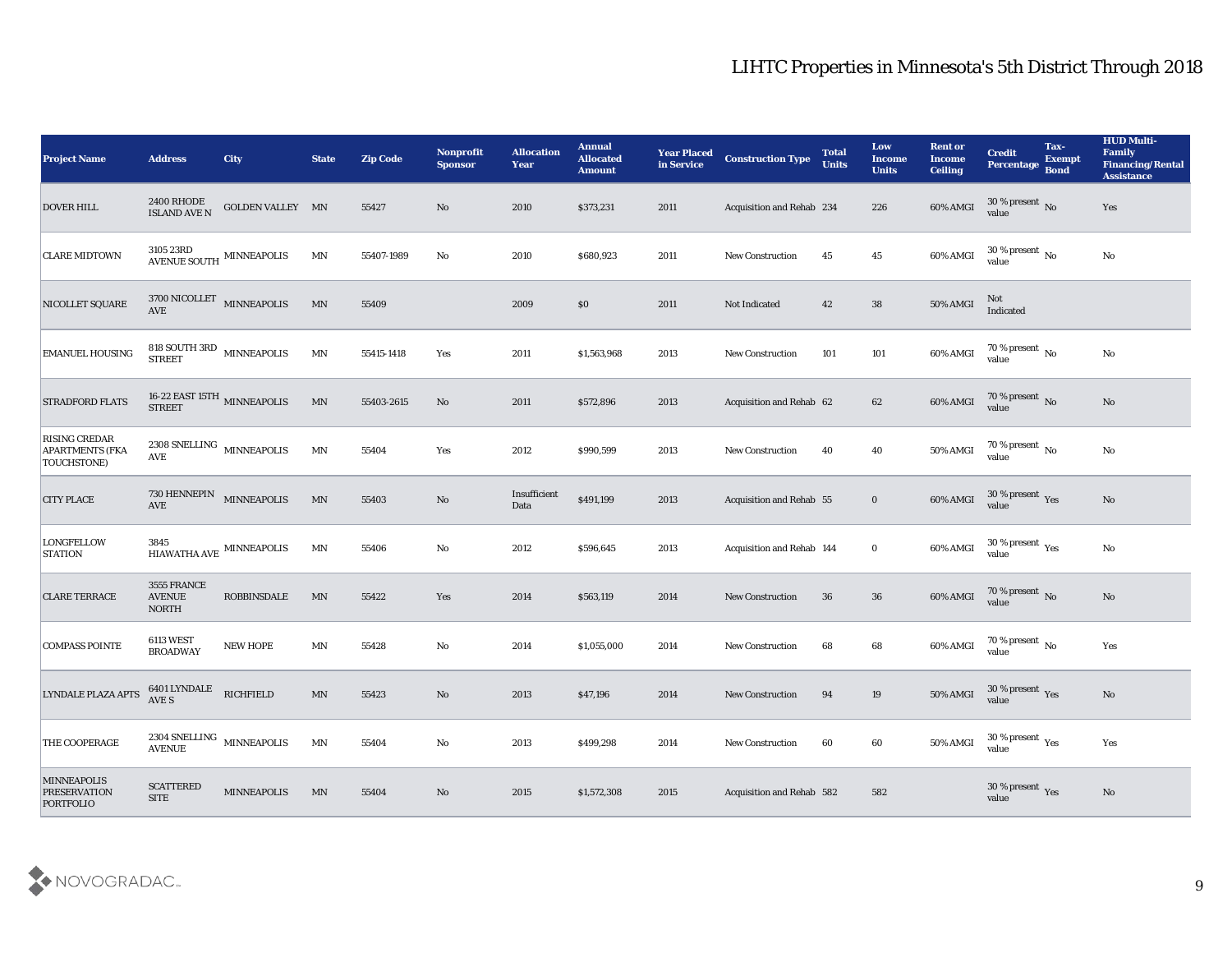| <b>Project Name</b>                                      | <b>Address</b>                                                                                            | <b>City</b>                                | <b>State</b>             | <b>Zip Code</b> | <b>Nonprofit</b><br><b>Sponsor</b> | <b>Allocation</b><br><b>Year</b> | <b>Annual</b><br><b>Allocated</b><br><b>Amount</b> | <b>Year Placed</b><br>in Service | <b>Construction Type</b>        | <b>Total</b><br><b>Units</b> | Low<br><b>Income</b><br><b>Units</b> | <b>Rent or</b><br><b>Income</b><br><b>Ceiling</b> | <b>Credit</b><br>Percentage                          | Tax-<br><b>Exempt</b><br><b>Bond</b> | <b>HUD Multi-</b><br>Family<br><b>Financing/Rental</b><br><b>Assistance</b> |
|----------------------------------------------------------|-----------------------------------------------------------------------------------------------------------|--------------------------------------------|--------------------------|-----------------|------------------------------------|----------------------------------|----------------------------------------------------|----------------------------------|---------------------------------|------------------------------|--------------------------------------|---------------------------------------------------|------------------------------------------------------|--------------------------------------|-----------------------------------------------------------------------------|
| <b>LEGENDS AT SILVER</b><br><b>LAKE VILLAGE</b>          | 2500 38TH<br><b>AVENUE NE</b>                                                                             | <b>SAINT ANTONY</b>                        | MN                       | 55421           | No                                 | 2013                             | \$805,547                                          | 2015                             | <b>New Construction</b>         | 169                          | 169                                  | 60% AMGI                                          | 30 % present $\gamma_{\rm e s}$<br>value             |                                      | No                                                                          |
| <b>SOUTH QUARTER</b>                                     | <b>1920 AND 1920</b><br><b>PORTLAND</b><br>AVENUE SOUTH MINNEAPOLIS<br>AND 501 EAST<br><b>10TU CTDEET</b> |                                            | MN                       | 55404           | No                                 | 2013                             | \$1,415,000                                        | 2015                             | <b>New Construction</b>         | 120                          | 67                                   |                                                   | 70 % present No<br>value                             |                                      | Yes                                                                         |
| <b>UPPER POST</b><br><b>VETERANS</b><br><b>COMMUNITY</b> | 210, 211, 214,<br>227, 229<br><b>BLOOMINGTON</b><br><b>ROAD</b>                                           | FORT SNELLING                              | MN                       | 55111           | No                                 | 2014                             | \$406,292                                          | 2015                             | Acquisition and Rehab 58        |                              | 58                                   | 60% AMGI                                          | 30 % present $\rm\thinspace\gamma_{\rm es}$<br>value |                                      | Yes                                                                         |
| <b>PARKVIEW VILLA</b><br>(NORTH AND SOUTH) AVENUE NE     | 965 40TH                                                                                                  | <b>COLUMBIA</b><br><b>HEIGHTS</b>          | MN                       | 55421           | $\mathbf{N}\mathbf{o}$             | 2015                             | \$468,902                                          | 2015                             | Acquisition and Rehab 146       |                              | 142                                  |                                                   | 30 % present<br>value                                |                                      | $\mathbf{N}\mathbf{o}$                                                      |
| <b>CORNERSTONE CREEK</b>                                 | 9280 GOLDEN<br>VALLEY ROAD                                                                                | <b>GOLDE VALLEY</b>                        | MN                       | 55427           | Yes                                | 2015                             | \$877,674                                          | 2017                             | New Construction                | 45                           | 45                                   | 50% AMGI                                          | 70 % present<br>value                                |                                      | $\mathbf{N}\mathbf{o}$                                                      |
| <b>HAWTHORNE ECOVILL AVENUE</b>                          | 617 LOWRY<br><b>NORTH</b>                                                                                 | <b>MINNEAPOLIS</b>                         | MN                       | 55411           | No                                 | 2016                             | \$673,831                                          | 2017                             | <b>New Construction</b>         | 75                           |                                      | 75 50% AMGI                                       | 30 % present<br>value                                |                                      | No                                                                          |
| HOPKINS VILLAGE                                          | <b>9 7TH AVENUE</b><br><b>SOUTH</b>                                                                       | <b>HOPKINS</b>                             | $\ensuremath{\text{MN}}$ | 55343           | No                                 | 2016                             | \$518,017                                          | 2017                             | Acquisition and Rehab 161       |                              | 159                                  | 60% AMGI                                          | 30 % present<br>value                                |                                      |                                                                             |
| PRG II                                                   | $\,$ 2730 PORTLAND MINNEAPOLIS AVNEUE SOUTH                                                               |                                            | MN                       | 55407           | Yes                                | Insufficient<br>Data             | \$696,038                                          | 2017                             | <b>Acquisition and Rehab 49</b> |                              | 49                                   |                                                   | 70 % present<br>value                                |                                      | No                                                                          |
| <b>SEWARD TOWERS EAST</b>                                | $2910$ FRANKLIN $$\tt MINNEAPOLIS$$                                                                       |                                            | MN                       | 55408           | No                                 | 2015                             | \$2,934,832                                        | 2017                             | Acquisition and Rehab 640       |                              | 640                                  | 60% AMGI                                          | 30 % present<br>value                                |                                      | Yes                                                                         |
| THE SHOREHAM ON<br><b>FRANCE</b>                         |                                                                                                           | 3030 FRANCE<br>AVENUE SOUTH ST. LOUIS PARK | MN                       | 55416           | $\mathbf{N}\mathbf{o}$             | 2015                             | \$224,328                                          | 2017                             | <b>New Construction</b>         | 148                          | 148                                  | 50% AMGI                                          | 30 % present<br>value                                |                                      | $\mathbf{N}\mathbf{o}$                                                      |
| <b>VETERANS EAST</b>                                     | 5019 EAST 54TH $$\tt MINNEAPOLIS$$<br><b>STREET</b>                                                       |                                            | MN                       | 55417           | No                                 | 2015                             | \$514,093                                          | 2017                             | <b>New Construction</b>         | 100                          | 100                                  | 50% AMGI                                          | 30 % present<br>value                                |                                      | No                                                                          |
| 6121 BROOKLYN<br><b>BOULEVARD</b>                        | 6121 BROOKLYN BROOKLYN<br><b>BOULEVARD</b>                                                                | <b>CENTER</b>                              | $\mathbf{M} \mathbf{N}$  | 55429           | $\mathbf {No}$                     | 2016                             | \$849,925                                          | 2018                             | New Construction                | 158                          | 158                                  | 60% AMGI                                          | 30 % present<br>value                                |                                      | $\mathbf {No}$                                                              |
| <b>LINDEN PLACE</b><br><b>COOPERATIVE</b>                | 3200 16TH                                                                                                 | AVENUE SOUTH MINNEAPOLIS                   | MN                       | 55407-2351      | $\mathbf {No}$                     | 1990                             | \$82,942                                           | 1990                             | <b>Acquisition and Rehab 8</b>  |                              | ${\bf 8}$                            | 60% AMGI                                          | 70 % present $\,$ No $\,$<br>value                   |                                      | $\mathbf{N}\mathbf{o}$                                                      |

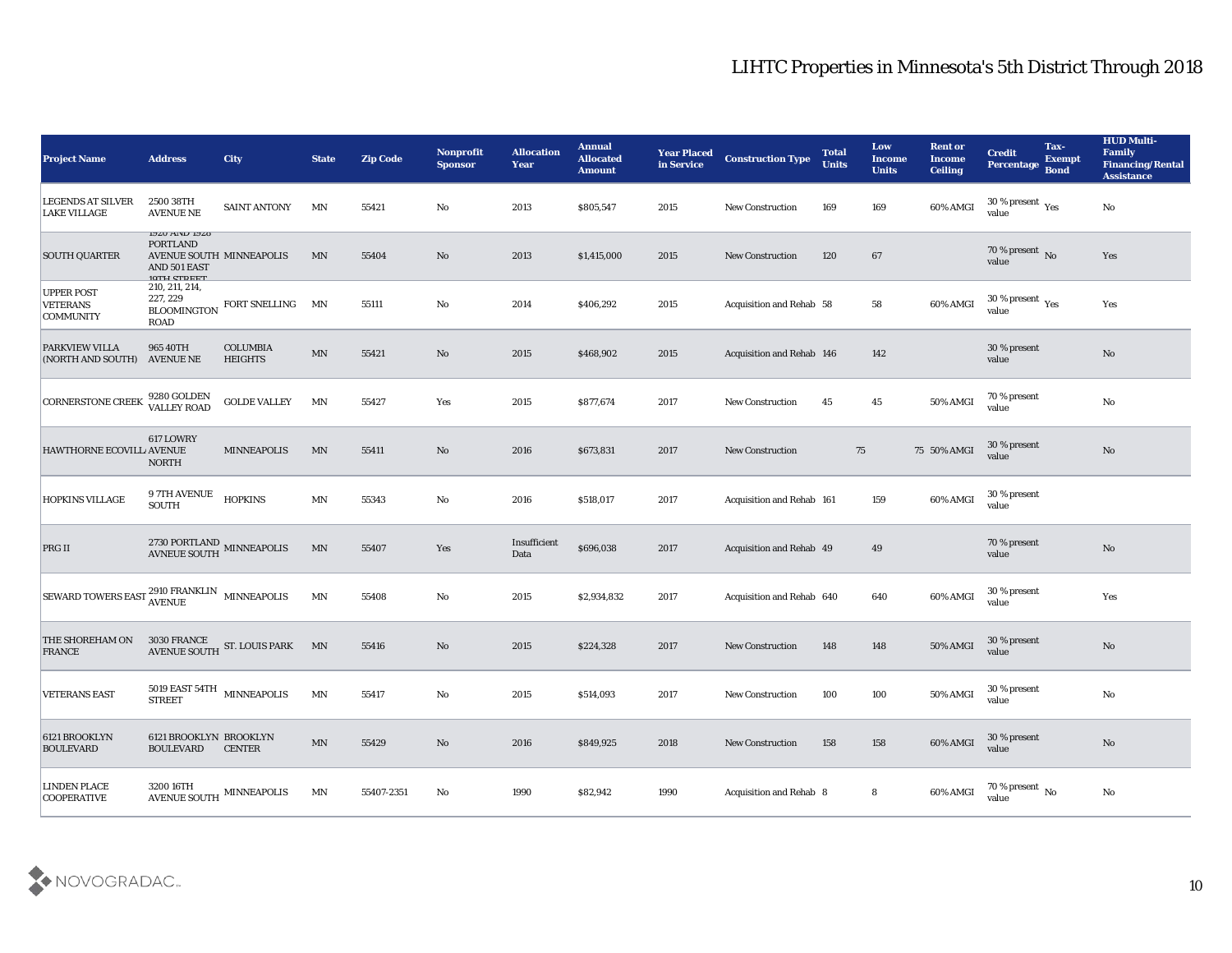| <b>Project Name</b>                          | <b>Address</b>                                      | City               | <b>State</b>             | <b>Zip Code</b> | <b>Nonprofit</b><br><b>Sponsor</b> | <b>Allocation</b><br><b>Year</b> | <b>Annual</b><br><b>Allocated</b><br><b>Amount</b> | <b>Year Placed</b><br>in Service | <b>Construction Type</b>                                                                               | <b>Total</b><br><b>Units</b> | Low<br><b>Income</b><br><b>Units</b> | <b>Rent or</b><br><b>Income</b><br><b>Ceiling</b> | <b>Credit</b><br>Percentage                    | Tax-<br><b>Exempt</b><br><b>Bond</b> | <b>HUD Multi-</b><br>Family<br><b>Financing/Rental</b><br><b>Assistance</b> |
|----------------------------------------------|-----------------------------------------------------|--------------------|--------------------------|-----------------|------------------------------------|----------------------------------|----------------------------------------------------|----------------------------------|--------------------------------------------------------------------------------------------------------|------------------------------|--------------------------------------|---------------------------------------------------|------------------------------------------------|--------------------------------------|-----------------------------------------------------------------------------|
| <b>CASTLE APARTMENTS</b>                     | 300 NORTH<br>26TH STREET                            | <b>MINNEAPOLIS</b> | MN                       | 55411-2172      | No                                 | 1990                             | \$93,965                                           | 1991                             | <b>New Construction</b>                                                                                | 11                           | 11                                   | 60% AMGI                                          | $30\,\%$ present $\,$ No value                 |                                      | No                                                                          |
| <b>DOVETAIL</b><br><b>COOPERATIVE</b>        | 3406 CHICAGO<br><b>AVENUE</b>                       | MINNEAPOLIS        | $\ensuremath{\text{MN}}$ | 55407-2108      | No                                 | 1992                             | \$114,652                                          | 1993                             | Acquisition and Rehab 10                                                                               |                              | 10                                   | 60% AMGI                                          | $\frac{70\%}{value}$ No                        |                                      | $\mathbf{N}\mathbf{o}$                                                      |
| <b>EXODUS</b>                                | $3143\ 3145\ 1ST$ MINNEAPOLIS AVENUE SOUTH          |                    | MN                       | 55408-0000      | No                                 | 1992                             | \$81,349                                           | 1993                             | Not Indicated                                                                                          | 12                           | 12                                   | $60\%$ AMGI                                       | 30 % present No<br>value                       |                                      | No                                                                          |
| <b>KENSINGTON</b><br><b>APARTMENTS</b>       | 21-27 W 14TH<br><b>STREET</b>                       | MINNEAPOLIS        | MN                       | 55403-0000      | No                                 | 1993                             | \$51,494                                           | 1994                             | Not Indicated                                                                                          | 35                           | 34                                   | 60% AMGI                                          | $30\%$ present No<br>value                     |                                      | No                                                                          |
| <b>CITY LIMITS</b>                           | 127 E 59TH<br>STREET, SUITE MINNEAPOLIS<br>204      |                    | MN                       | 55419-2449      | No                                 | 1995                             | \$275,426                                          | 1995                             | <b>Acquisition and Rehab 198</b>                                                                       |                              | 197                                  | 60% AMGI                                          | $70\,\%$ present $\,\mathrm{Yes}$ value        |                                      | No                                                                          |
| <b>EAST VILLAGE</b><br><b>COOPERATIVE</b>    | 2733 PORTLAND<br>AVENUE SOUTH MINNEAPOLIS           |                    | MN                       | 55407-1028      | No                                 | 1994                             | \$84,697                                           | 1995                             | Acquisition and Rehab 7                                                                                |                              | $\overline{7}$                       | 60% AMGI                                          | $70\,\%$ present $\,$ No value                 |                                      | $\mathbf{N}\mathbf{o}$                                                      |
| <b>OLSON TOWNE</b><br><b>HOMES</b>           | 501 GIRARD<br><b>TERRACE</b>                        | <b>MINNEAPOLIS</b> | $\mathbf{M} \mathbf{N}$  | 55405-1340      | No                                 | 1993                             | \$140,967                                          | 1995                             | Not Indicated                                                                                          | 92                           | 92                                   | 60% AMGI                                          | $\frac{70\%}{9}$ present Yes                   |                                      | Yes                                                                         |
| ANISHINABE<br>WAKIAGUN                       | 1600 EAST 19TH $$\tt MINNEAPOLIS$$<br><b>STREET</b> |                    | MN                       | 55404-2138      | No                                 | 1995                             | \$305,148                                          | 1996                             | <b>New Construction</b>                                                                                | 40                           | 40                                   | 60% AMGI                                          | 70 % present No<br>value                       |                                      | No                                                                          |
| <b>BELMONT</b><br><b>APARTMENTS</b>          | 1000W<br><b>FRANKLIN</b><br><b>AVENUE</b>           | <b>MINNEAPOLIS</b> | MN                       | 55405-3165      | No                                 | 1996                             | \$120,490                                          | 1996                             | Acquisition and Rehab 87                                                                               |                              | 87                                   | 60% AMGI                                          | $70\,\%$ present $\,$ Yes value                |                                      | No                                                                          |
| <b>ST ANTHONY</b><br><b>HISTORIC</b>         | <b>210 EAST</b><br><b>HENNEPIN</b><br><b>AVENUE</b> | <b>MINNEAPOLIS</b> | MN                       | 55414-0000      | No                                 | 1994                             | \$150,112                                          | 1996                             | Acquisition and Rehab 20                                                                               |                              | 20                                   | 60% AMGI                                          | <b>Both 30%</b><br>and 70%<br>present value    | No                                   | No                                                                          |
| <b>ALLIANCE</b><br><b>APARTMENTS</b>         | 719 E 16TH<br><b>STREET</b>                         | <b>MINNEAPOLIS</b> | MN                       | 55404-1987      | No                                 | 1996                             | \$504,392                                          | 1997                             | <b>New Construction</b>                                                                                | 123                          | 123                                  | <b>50% AMGI</b>                                   | 30 % present No<br>value                       |                                      | No                                                                          |
| <b>CROMWELL</b><br><b>COMMONS</b>            | 10 EAST 15TH<br><b>STREET</b>                       | <b>MINNEAPOLIS</b> | MN                       | 55403-2684      | $\mathbf{N}\mathbf{o}$             | 1996                             | \$95,769                                           | 1997                             | Acquisition and Rehab 18                                                                               |                              | 17                                   | 60% AMGI                                          | <b>Both 30%</b><br>and $70\%$<br>present value | No                                   | No                                                                          |
| CREAMETTE HISTORIC 428 NORTH<br><b>LOFTS</b> | <b>FIRST STREET</b>                                 | <b>MINNEAPOLIS</b> | MN                       | 55401-1181      | $\rm\thinspace No$                 | 1997                             | \$325,022                                          | 1998                             | <b>Both New Construction 96</b><br>and $\ensuremath{\mathrm{A}}\xspace/\ensuremath{\mathrm{R}}\xspace$ |                              | 48                                   | 60% AMGI                                          | <b>Both 30%</b><br>and 70%<br>present value    | No                                   | $\mathbf{N}\mathbf{o}$                                                      |

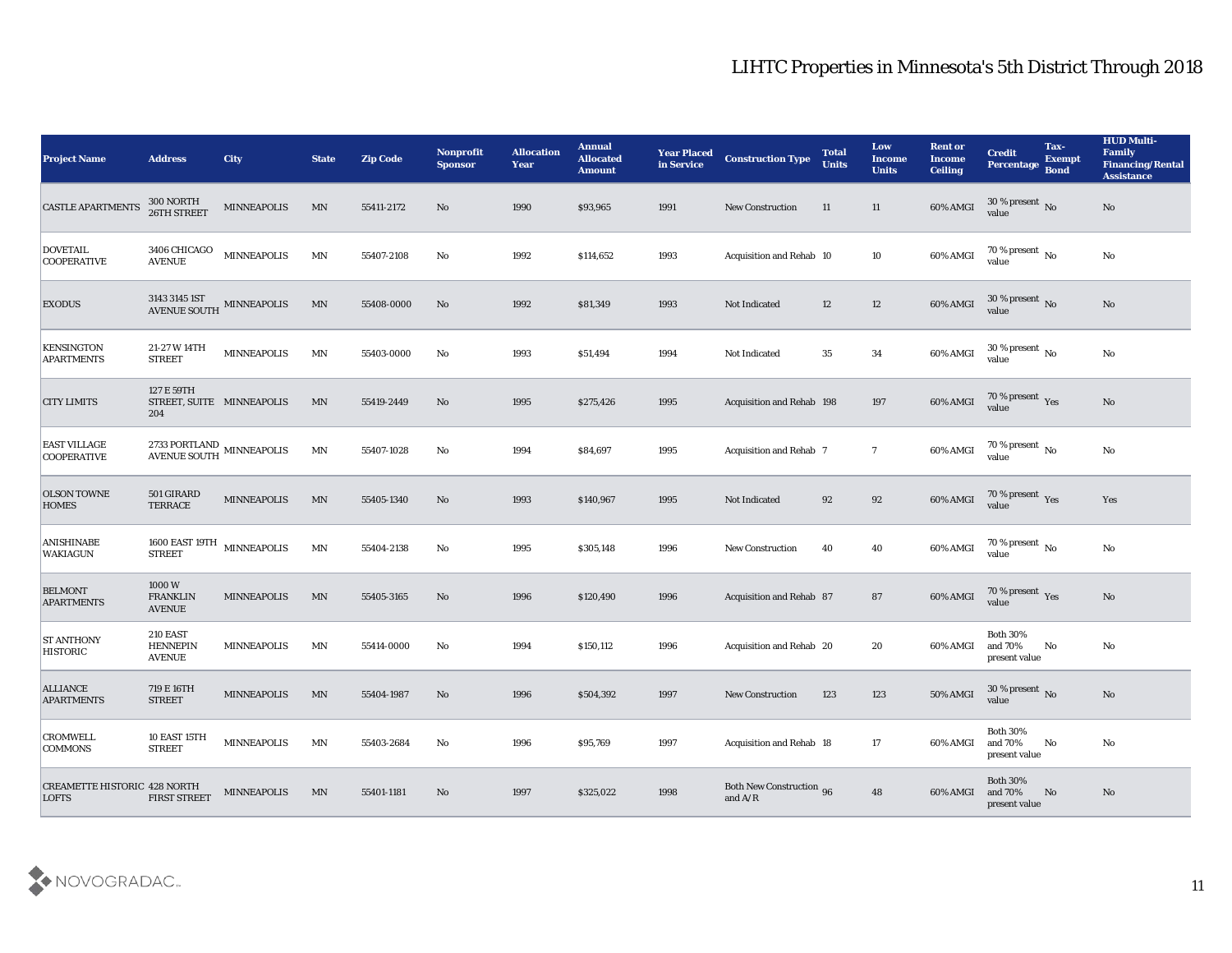| <b>Project Name</b>                                  | <b>Address</b>                                         | City               | <b>State</b>             | <b>Zip Code</b> | Nonprofit<br>Sponsor | <b>Allocation</b><br><b>Year</b> | <b>Annual</b><br><b>Allocated</b><br><b>Amount</b> | <b>Year Placed</b><br>in Service | <b>Construction Type</b> | <b>Total</b><br><b>Units</b> | Low<br><b>Income</b><br><b>Units</b> | <b>Rent or</b><br><b>Income</b><br><b>Ceiling</b> | <b>Credit</b><br>Percentage Bond           | Tax-<br><b>Exempt</b> | <b>HUD Multi-</b><br>Family<br><b>Financing/Rental</b><br><b>Assistance</b> |
|------------------------------------------------------|--------------------------------------------------------|--------------------|--------------------------|-----------------|----------------------|----------------------------------|----------------------------------------------------|----------------------------------|--------------------------|------------------------------|--------------------------------------|---------------------------------------------------|--------------------------------------------|-----------------------|-----------------------------------------------------------------------------|
| PHILLIPS FAMILY<br>HOUSING                           | 2714 CHICAGO<br><b>AVENUE</b>                          | <b>MINNEAPOLIS</b> | $\ensuremath{\text{MN}}$ | 55407-3779      | Yes                  | 1996                             | \$449,140                                          | 1998                             | Acquisition and Rehab 89 |                              | 89                                   | 60% AMGI                                          | $30\,\%$ present $\,$ No $\,$<br>value     |                       | No                                                                          |
| <b>RIVERSIDE HOMES</b>                               | 1808 RIVERSIDE<br>AVENUE SUITE MINNEAPOLIS<br>209      |                    | MN                       | 55454-1121      | Yes                  | 1999                             | \$528,001                                          | 1999                             | Not Indicated            | 191                          | 191                                  | 60% AMGI                                          | $70\,\%$ present $\,\mathrm{Yes}$ value    |                       | No                                                                          |
| <b>EAST VILLAGE NORTH</b>                            | 1105-1133<br><b>SOUTH 8TH ST</b>                       | MINNEAPOLIS        | MN                       | 55404-0000      | No                   | 1997                             | \$693,334                                          | 2000                             | <b>New Construction</b>  | 70                           | 40                                   | 60% AMGI                                          | $30\,\%$ present $\,$ No $\,$<br>value     |                       | No                                                                          |
| <b>EVERGREEN</b><br><b>RESIDENCE</b>                 | 177 GLENWOOD<br><b>AVENUE</b><br><b>NORTH</b>          | <b>MINNEAPOLIS</b> | MN                       | 55405-1643      | Yes                  | 1998                             | \$492,654                                          | 2000                             | <b>New Construction</b>  | 88                           | 88                                   | 60% AMGI                                          | $30\,\%$ present $\,$ No value             |                       | $\mathbf{N}\mathbf{o}$                                                      |
| <b>EAST BANK VILLAGE</b>                             | <b>22 UNIVERSITY</b><br><b>AVENUE NE</b>               | MINNEAPOLIS        | $\ensuremath{\text{MN}}$ | 55413-2203      | No                   | 2002                             | \$153,538                                          | 2001                             | <b>New Construction</b>  | 30                           | 22                                   | 60% AMGI                                          | 30 % present $\,$ No $\,$<br>value         |                       | No                                                                          |
| <b>GAAR SCOTT HISTORIC 614 NORTH</b><br><b>LOFTS</b> | <b>FIRST STREET</b>                                    | <b>MINNEAPOLIS</b> | MN                       | 55401-1262      | No                   | 2000                             | \$47,731                                           | 2001                             | Acquisition and Rehab 30 |                              | 9                                    | 50% AMGI                                          | $70\,\%$ present $\,$ Yes value            |                       | No                                                                          |
| <b>SALVATION ARMY</b><br><b>HOPE HARBOR</b>          | 53 GLENWOOD<br><b>AVENUE</b>                           | MINNEAPOLIS        | $\ensuremath{\text{MN}}$ | 55403-0000      | No                   | 1999                             | \$853,008                                          | 2001                             | <b>New Construction</b>  | 96                           | 96                                   | 60% AMGI                                          | $70\,\%$ present $\,$ No value             |                       | No                                                                          |
| HERITAGE PARK 1B1 +<br> 1B2                          | <b>1000 OLSON</b><br><b>MEMORIAL</b><br><b>HIGHWAY</b> | <b>MINNEAPOLIS</b> | MN                       | 55411-4132      | No                   | 2000                             | \$832,118                                          | 2002                             | <b>New Construction</b>  | 112                          | 64                                   | 60% AMGI                                          | $30\,\%$ present $\,$ No $\,$<br>value     |                       | Yes                                                                         |
| HERITAGE PARK 1A                                     | 1000 OLSON<br><b>MEMORIAL</b><br><b>HIGHWAY</b>        | <b>MINNEAPOLIS</b> | MN                       | 55411-4132      | No                   | 2002                             | \$716,951                                          | 2003                             | <b>New Construction</b>  | 120                          | 92                                   | 60% AMGI                                          | $70\,\%$ present $\,$ Yes value            |                       | Yes                                                                         |
| <b>LYDIA HOUSE</b>                                   | 1920 LASALLE<br><b>AVENUE</b>                          | <b>MINNEAPOLIS</b> | MN                       | 55403-3620      | No                   | 2003                             | \$411,436                                          | 2003                             | Acquisition and Rehab 40 |                              | 40                                   | 60% AMGI                                          | $30\,\%$ present $\,$ No value             |                       | No                                                                          |
| THIRD AVENUE<br><b>TOWNHOMES</b>                     | AVENUE SOUTH MINNEAPOLIS                               |                    | MN                       | 55409-1308      | No                   | 2002                             | \$151,944                                          | 2003                             | <b>New Construction</b>  | 12                           | 12                                   | 60% AMGI                                          | 30 % present $\,$ No $\,$<br>value         |                       | No                                                                          |
| <b>BARNABAS</b><br><b>APARTMENTS</b>                 | 906 SOUTH 7TH MINNEAPOLIS<br><b>STREET</b>             |                    | MN                       | 55415-0000      | Yes                  | 2004                             | \$430,000                                          | 2005                             | <b>New Construction</b>  | 52                           | 42                                   | 60% AMGI                                          | Both $30\%$<br>and $70\%$<br>present value | No                    | $\mathbf{N}\mathbf{o}$                                                      |
| CECIL NEWMAN PLAZA AVENUE                            | 703 EMERSON<br><b>NORTH</b>                            | <b>MINNEAPOLIS</b> | MN                       | 55411-4117      | $\mathbf {No}$       | 2005                             | \$438,155                                          | 2005                             | Acquisition and Rehab 64 |                              | 64                                   | 60% AMGI                                          | 70 % present $_{\rm Yes}$<br>value         |                       | Yes                                                                         |

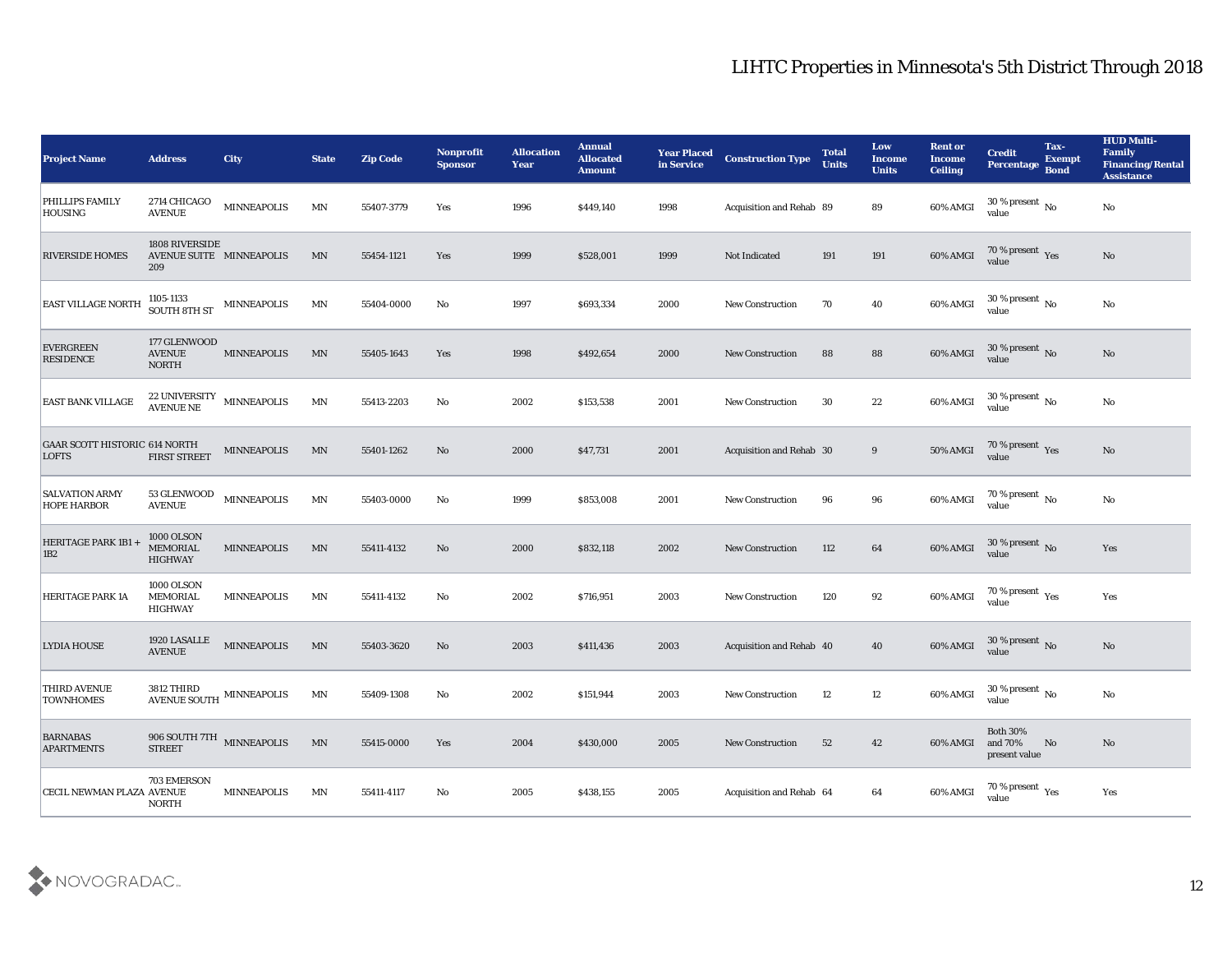| <b>Project Name</b>                                                                  | <b>Address</b>                                                       | <b>City</b>        | <b>State</b>             | <b>Zip Code</b> | <b>Nonprofit</b><br><b>Sponsor</b> | <b>Allocation</b><br><b>Year</b> | <b>Annual</b><br><b>Allocated</b><br><b>Amount</b> | <b>Year Placed</b><br>in Service | <b>Construction Type</b>              | <b>Total</b><br><b>Units</b> | Low<br><b>Income</b><br><b>Units</b> | <b>Rent or</b><br><b>Income</b><br><b>Ceiling</b> | <b>Credit</b><br>Percentage                 | Tax-<br><b>Exempt</b><br><b>Bond</b> | <b>HUD Multi-</b><br><b>Family</b><br><b>Financing/Rental</b><br><b>Assistance</b> |
|--------------------------------------------------------------------------------------|----------------------------------------------------------------------|--------------------|--------------------------|-----------------|------------------------------------|----------------------------------|----------------------------------------------------|----------------------------------|---------------------------------------|------------------------------|--------------------------------------|---------------------------------------------------|---------------------------------------------|--------------------------------------|------------------------------------------------------------------------------------|
| <b>HERITAGE PARK III</b>                                                             | <b>1000 OLSON</b><br><b>MEMORIAL</b><br><b>HIGHWAY</b>               | <b>MINNEAPOLIS</b> | MN                       | 55411-4132      | No                                 | 2003                             | \$878,831                                          | 2005                             | <b>New Construction</b>               | 95                           | 57                                   | 60% AMGI                                          | 30 % present No<br>value                    |                                      | Yes                                                                                |
| LINDQUIST<br><b>APARTMENTS</b>                                                       | <b>1931 WEST</b><br><b>BROADWAY</b><br><b>AVENUE</b>                 | <b>MINNEAPOLIS</b> | MN                       | 55411-2418      | Yes                                | 2003                             | \$321,286                                          | 2005                             | <b>New Construction</b>               | 26                           | 24                                   | 60% AMGI                                          | $30\,\%$ present $\,$ No value              |                                      | No                                                                                 |
| <b>RIVER RUN</b><br><b>APARTMENTS</b>                                                | 1434 MARSHALL MINNEAPOLIS<br><b>STREET NE</b>                        |                    | MN                       | 55413-4571      | No                                 | 2004                             | \$332,771                                          | 2005                             | <b>New Construction</b>               | 74                           | 74                                   | 60% AMGI                                          | 70 % present Yes<br>value                   |                                      | No                                                                                 |
| 2100 BLOOMINGTON<br><b>COURT DBA VILLAGE</b><br><b>AT FRANKLIN</b><br><b>STATION</b> | 2100<br>BLOOMINGTON MINNEAPOLIS<br><b>AVENUE SOUTH</b>               |                    | $\ensuremath{\text{MN}}$ | 55404-3077      | No                                 | 2006                             | \$237,878                                          | 2006                             | Acquisition and Rehab 90              |                              | 90                                   | 60% AMGI                                          | 70 % present $\,$ No $\,$<br>value          |                                      | Yes                                                                                |
| <b>WHITTIER</b><br><b>TOWNHOMES</b>                                                  | $\,$ 2732 STEVENS $\,$ MINNEAPOLIS AVENUE SOUTH                      |                    | MN                       | 55404-1644      | No                                 | 2006                             | \$103,781                                          | 2006                             | <b>Acquisition and Rehab 12</b>       |                              | 12                                   | 60% AMGI                                          | $70\,\%$ present $\,$ Yes value             |                                      | Yes                                                                                |
| <b>BLAISDELL HOUSING</b>                                                             | 2200<br><b>BLAISDELL AVE MINNEAPOLIS</b><br><b>SOUTH</b>             |                    | MN                       | 55404-0000      | No                                 | 2007                             | \$432,654                                          | 2007                             | Not Indicated                         | 151                          | 150                                  | 60% AMGI                                          | 70 % present $_{\rm Yes}$<br>value          |                                      | $\mathbf{N}\mathbf{o}$                                                             |
| <b>CAMDEN</b><br><b>APARTMENTS</b>                                                   | 4643 LYNDALE<br><b>AVENUE</b><br><b>NORTH</b>                        | <b>MINNEAPOLIS</b> | MN                       | 55412-1411      | Yes                                | 2005                             | \$404,208                                          | 2007                             | <b>New Construction</b>               | 23                           | 23                                   | 60% AMGI                                          | $30\,\%$ present $\,$ No value              |                                      | No                                                                                 |
| <b>SOUTHSIDE</b><br><b>COMMUNITY</b>                                                 | $205\, \rm{WEST}$ $26 \rm{TH}$ $$\rm{MINNEAPOLIS}$$<br><b>STREET</b> |                    | $\ensuremath{\text{MN}}$ | 55404-4266      | No                                 | 2006                             | \$580,192                                          | 2007                             | Both New Construction 48<br>and $A/R$ |                              | 48                                   | 50% AMGI                                          | <b>Both 30%</b><br>and 70%<br>present value | No                                   | No                                                                                 |
| <b>ST ANTHONY MILLS</b><br><b>APARTMENTS</b>                                         | 720<br>WASHINGTON MINNEAPOLIS<br><b>AVENUE SOUTH</b>                 |                    | MN                       | 55415-0000      | No                                 | 2005                             | \$554,268                                          | 2007                             | <b>New Construction</b>               | 93                           | 85                                   | 60% AMGI                                          | $70\,\%$ present $\,$ Yes value             |                                      | Yes                                                                                |
| WASHINGTON COURT                                                                     | 2101<br>WASHINGTON MINNEAPOLIS<br><b>STREET NE</b>                   |                    | MN                       | 55418-4832      | No                                 | 2006                             | \$317,307                                          | 2007                             | <b>New Construction</b>               | 38                           | 38                                   | 60% AMGI                                          | $70\,\%$ present $\,$ No value              |                                      | $\mathbf{N}\mathbf{o}$                                                             |
| <b>BLUE GOOSE</b><br><b>APARTMENTS</b>                                               | 1825 5TH<br><b>STREET SOUTH</b>                                      | <b>MINNEAPOLIS</b> | MN                       | 55454-1200      | Yes                                | 2009                             | \$149,766                                          | 2008                             | Acquisition and Rehab 38              |                              | 38                                   | 60% AMGI                                          | 70 % present Yes<br>value                   |                                      | No                                                                                 |
| <b>LSS PARK AVENUE</b><br><b>APARTMENTS</b>                                          | <b>2418 PARK</b><br><b>AVENUE</b>                                    | <b>MINNEAPOLIS</b> | MN                       | 55404-0000      | No                                 | 2007                             | \$780,000                                          | 2008                             | <b>New Construction</b>               | 38                           | 38                                   | 60% AMGI                                          | 30 % present $\,$ No $\,$<br>value          |                                      | No                                                                                 |
| <b>VAN CLEVE</b><br><b>APARTMENTS EAST</b>                                           | <b>1201 BROOK</b><br><b>AVENUE</b><br><b>SOUTHEAST</b>               | <b>MINNEAPOLIS</b> | MN                       | 55414-2578      | No                                 | 2006                             | \$488,828                                          | 2008                             | <b>New Construction</b>               | 35                           | 35                                   | 60% AMGI                                          | $30\,\%$ present $\,$ No value              |                                      | $\mathbf{N}\mathbf{o}$                                                             |

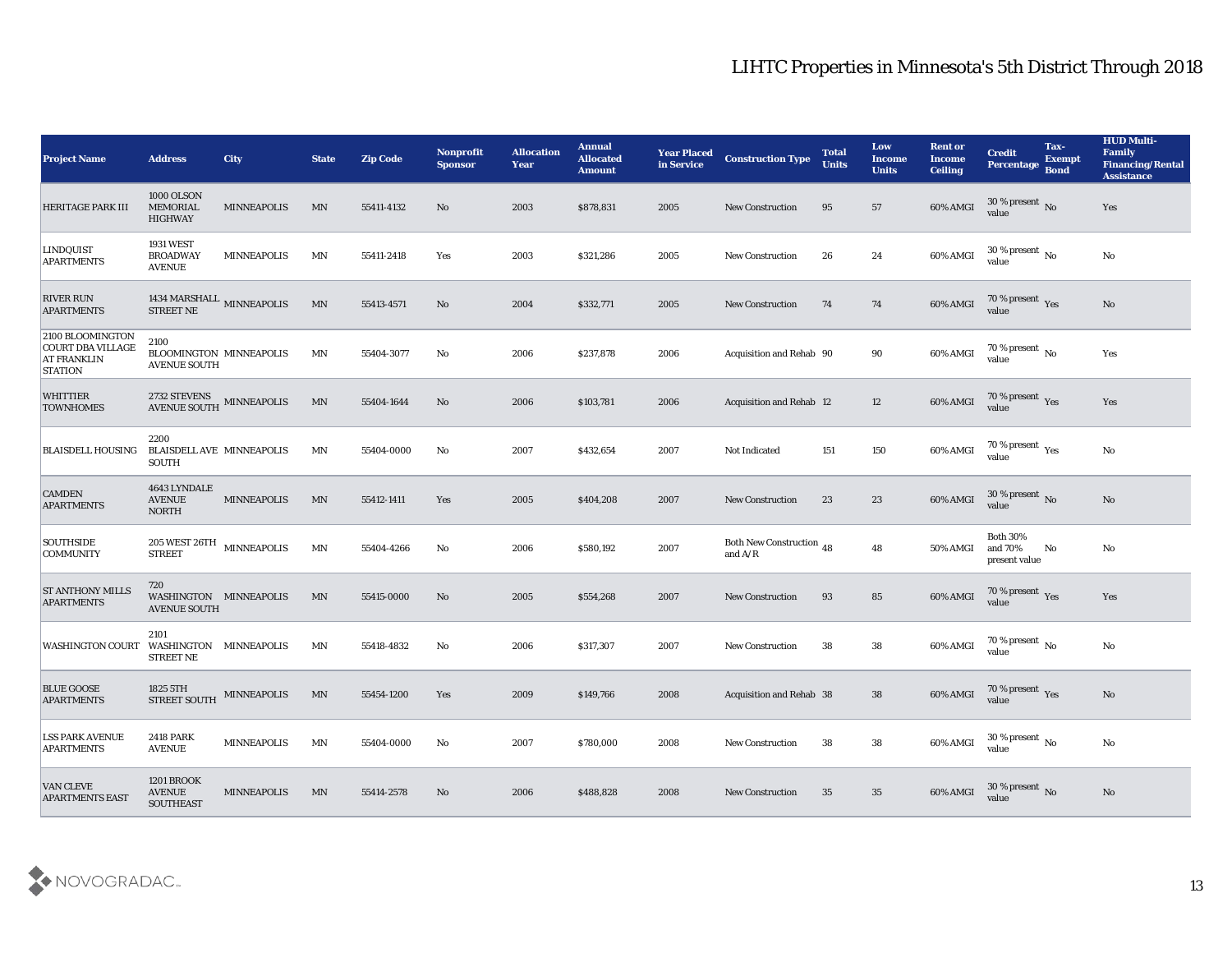| <b>Project Name</b>                       | <b>Address</b>                                       | City               | <b>State</b>             | <b>Zip Code</b> | Nonprofit<br><b>Sponsor</b> | <b>Allocation</b><br><b>Year</b> | <b>Annual</b><br><b>Allocated</b><br><b>Amount</b> | <b>Year Placed</b><br>in Service | <b>Construction Type</b>        | <b>Total</b><br><b>Units</b> | Low<br><b>Income</b><br><b>Units</b> | <b>Rent or</b><br><b>Income</b><br><b>Ceiling</b> | <b>Credit</b><br>Percentage Bond                 | Tax-<br><b>Exempt</b> | <b>HUD Multi-</b><br>Family<br><b>Financing/Rental</b><br><b>Assistance</b> |
|-------------------------------------------|------------------------------------------------------|--------------------|--------------------------|-----------------|-----------------------------|----------------------------------|----------------------------------------------------|----------------------------------|---------------------------------|------------------------------|--------------------------------------|---------------------------------------------------|--------------------------------------------------|-----------------------|-----------------------------------------------------------------------------|
| VAN CLEVE<br>APARTMENTS WEST              | 919 12TH<br><b>AVENUE</b><br><b>SOUTHEAST</b>        | <b>MINNEAPOLIS</b> | MN                       | 55414-2497      | No                          | 2008                             | \$842,445                                          | 2009                             | <b>New Construction</b>         | 50                           | 50                                   | 60% AMGI                                          | 30 % present $\,$ No $\,$<br>value               |                       | $\mathbf{N}\mathbf{o}$                                                      |
| <b>AUDUBON CROSSING</b>                   | 951 LOWRY<br><b>AVENUE NE</b>                        | <b>MINNEAPOLIS</b> | MN                       | 55418-3748      | No                          | 2008                             | \$699,539                                          | 2010                             | <b>New Construction</b>         | 30                           | 30                                   | 60% AMGI                                          | $30\,\%$ present $\,$ No value                   |                       | No                                                                          |
| <b>CREEKSIDE COMMONS</b>                  | 115 EAST 54TH<br><b>STREET</b>                       | MINNEAPOLIS        | MN                       | 55419-1971      | No                          | 2008                             | \$783,444                                          | 2010                             | <b>New Construction</b>         | 30                           | 30                                   | <b>50% AMGI</b>                                   | 30 % present $\,$ No $\,$<br>value               |                       | No                                                                          |
| <b>NORTH SIDE</b><br><b>COMMUNITY</b>     | $610$ NORTH $_{\rm LOGAN\; AVENUE}$ MINNEAPOLIS      |                    | MN                       | 55411-3856      | Yes                         | 2010                             | \$714,280                                          | 2010                             | Acquisition and Rehab 62        |                              | 62                                   | 60% AMGI                                          | $30\,\%$ present $\,$ No value                   |                       | $\mathbf{N}\mathbf{o}$                                                      |
| RIVERSIDE PLAZA                           | <b>1525 SOUTH</b><br><b>4TH STREET</b>               | <b>MINNEAPOLIS</b> | MN                       | 55454-1134      | No                          | 2011                             | \$3,691,472                                        | 2011                             | Acquisition and Rehab 1303      |                              | 1200                                 | 60% AMGI                                          | 70 % present $\gamma_{\rm es}$<br>value          |                       | Yes                                                                         |
| <b>CITY PLACE LOFTS</b>                   | $730\text{ HENNEPIN} \quad$ MINNEAPOLIS AVENUE       |                    | MN                       | 55403-1812      | No                          | 2013                             | \$491,199                                          | 2013                             | <b>Acquisition and Rehab 55</b> |                              | 55                                   | 60% AMGI                                          | $70\,\%$ present $\,$ Yes value                  |                       | No                                                                          |
| <b>JACKSON FLATS</b>                      | $90118 - 1/2$<br><b>AVENUE NE</b>                    | <b>MINNEAPOLIS</b> | MN                       | 55418-4522      | Yes                         | 2012                             | \$720,081                                          | 2013                             | <b>New Construction</b>         | 35                           | 35                                   | 60% AMGI                                          | $30\,\%$ present $\,$ No value                   |                       | No                                                                          |
| <b>RISING CEDAR</b><br><b>APARTMENTS</b>  | $2308$ SNELLING $\quad$ MINNEAPOLIS<br><b>AVENUE</b> |                    | MN                       | 55404-3452      | Yes                         | 2012                             | \$990,599                                          | 2013                             | <b>New Construction</b>         | 40                           | 40                                   | 60% AMGI                                          | 30 % present No<br>value                         |                       | No                                                                          |
| <b>SPIRIT ON LAKE</b>                     | $2930\,13 \mathrm{TH}$ MINNEAPOLIS AVENUE SOUTH      |                    | MN                       | 55407-2788      | No                          | 2012                             | \$359,406                                          | 2013                             | <b>New Construction</b>         | 46                           | 46                                   | 60% AMGI                                          | 70 % present $\rm\,Yes$<br>value                 |                       | No                                                                          |
| <b>LONGFELLOW</b><br><b>STATION</b>       | 3845<br><b>HIAWATHA</b><br><b>AVENUE SOUTH</b>       | <b>MINNEAPOLIS</b> | MN                       | 55406-3495      | No                          | 2012                             | \$596,645                                          | 2013                             | <b>New Construction</b>         | 180                          | 145                                  | 60% AMGI                                          | $70\,\%$ present $\;\;\mathrm{Yes}$ value        |                       | $\mathbf{N}\mathbf{o}$                                                      |
| <b>A-MILL ARTIST LOFTS</b>                | <b>301 MAIN</b><br><b>STREET SE</b>                  | <b>MINNEAPOLIS</b> | MN                       | 55414-0000      | No                          | 2013                             | \$5,703,191                                        | 2014                             | New Construction                | 251                          | 251                                  | 60% AMGI                                          | 70 % present $_{\rm Yes}$<br>value               |                       | No                                                                          |
| <b>LAKE STREET STATION</b>                | $2220\ {\rm EAST\ LAKE}$ MINNEAPOLIS STREET          |                    | $\ensuremath{\text{MN}}$ | 55407-4522      | $\rm\thinspace No$          | 2014                             | \$399,843                                          | 2014                             | New Construction                | 64                           | 64                                   | 60% AMGI                                          | $70\,\%$ present $\,$ Yes value                  |                       | $\mathbf{N}\mathbf{o}$                                                      |
| <b>SEWARD SQUARE</b><br><b>APARTMENTS</b> | 2121 9TH<br><b>STREET</b>                            | <b>MINNEAPOLIS</b> | MN                       | 55404-0000      | No                          | 2013                             | \$408,188                                          | 2014                             | Acquisition and Rehab 81        |                              | ${\bf 80}$                           | 60% AMGI                                          | 70 % present $\rm\thinspace\gamma_{es}$<br>value |                       | Yes                                                                         |

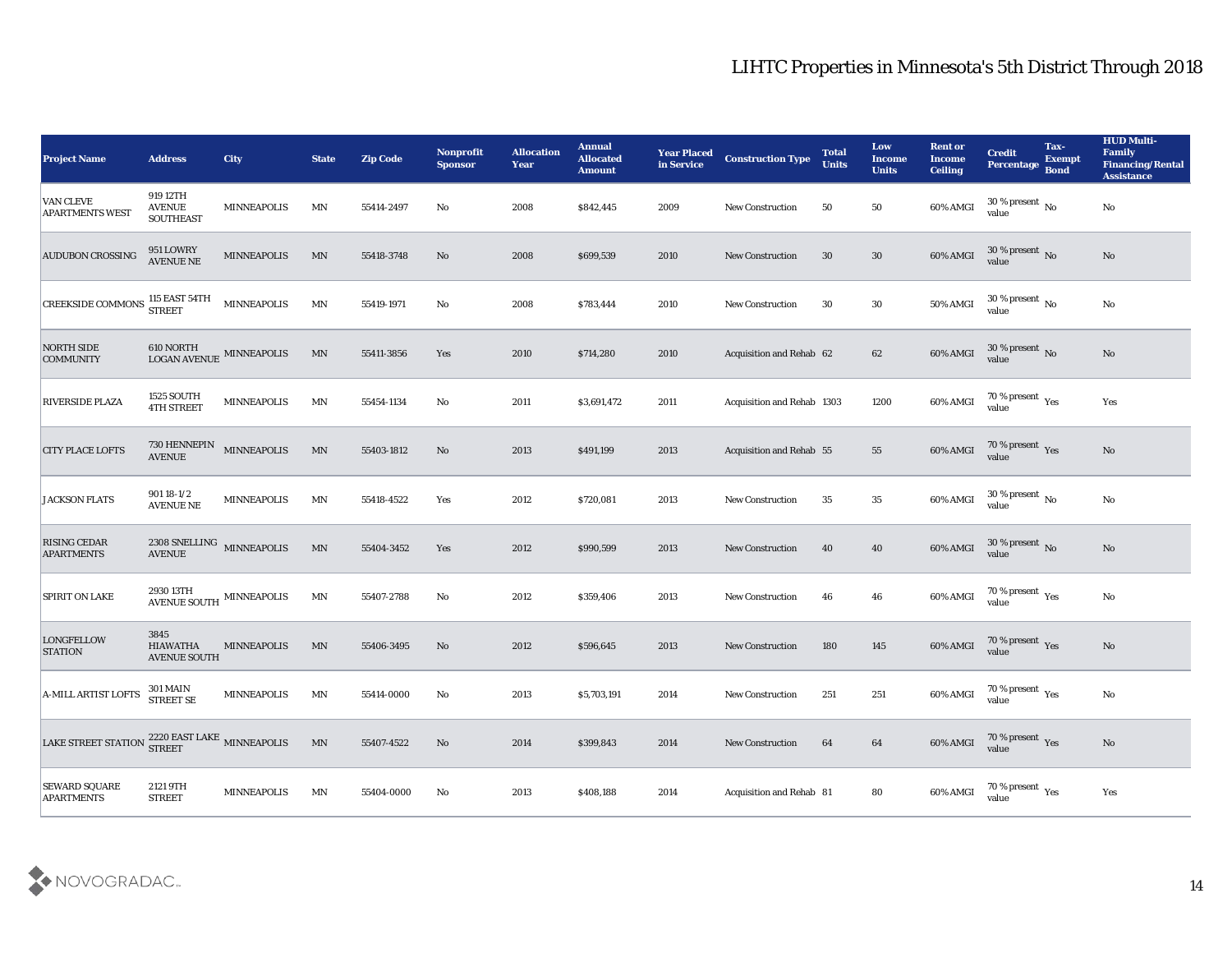| <b>Project Name</b>                              | <b>Address</b>                                       | <b>City</b>                                    | <b>State</b>             | <b>Zip Code</b> | <b>Nonprofit</b><br><b>Sponsor</b> | <b>Allocation</b><br><b>Year</b> | <b>Annual</b><br><b>Allocated</b><br><b>Amount</b> | <b>Year Placed</b><br>in Service | <b>Construction Type</b>                     | <b>Total</b><br><b>Units</b> | Low<br><b>Income</b><br><b>Units</b> | <b>Rent or</b><br><b>Income</b><br><b>Ceiling</b> | <b>Credit</b><br>Percentage Bond            | Tax-<br><b>Exempt</b> | <b>HUD Multi-</b><br>Family<br><b>Financing/Rental</b><br><b>Assistance</b> |
|--------------------------------------------------|------------------------------------------------------|------------------------------------------------|--------------------------|-----------------|------------------------------------|----------------------------------|----------------------------------------------------|----------------------------------|----------------------------------------------|------------------------------|--------------------------------------|---------------------------------------------------|---------------------------------------------|-----------------------|-----------------------------------------------------------------------------|
| <b>SNELLING AVENUE</b><br><b>APARTMENTS</b>      | <b>AVENUE</b>                                        | 2304 SNELLING MINNEAPOLIS                      | MN                       | 55404-3480      | No                                 | 2013                             | \$499,298                                          | 2014                             | <b>New Construction</b>                      | 60                           | 60                                   | 60% AMGI                                          | 70 % present Yes<br>value                   |                       | Yes                                                                         |
| <b>STONE ARCH II</b>                             | 520 SECOND<br><b>STREET SE</b>                       | <b>MINNEAPOLIS</b>                             | MN                       | 55414-0000      | No                                 | 2012                             | \$553,237                                          | 2014                             | <b>New Construction</b>                      | 91                           | 91                                   | 60% AMGI                                          | 70 % present $\gamma_{\rm e s}$<br>value    |                       | Yes                                                                         |
| <b>THE LONOKE</b>                                | 1926 3RD<br><b>AVENUE SOUTH</b>                      | <b>MINNEAPOLIS</b>                             | MN                       | 55404-2772      | No                                 | 2013                             | \$146,913                                          | 2014                             | <b>Acquisition and Rehab 19</b>              |                              | 19                                   | 60% AMGI                                          | <b>Both 30%</b><br>and 70%<br>present value | No                    | No                                                                          |
| <b>WEST BROADWAY</b><br><b>CRESCENT</b>          | <b>2000 WEST</b><br><b>BROADWAY</b><br><b>AVENUE</b> | <b>MINNEAPOLIS</b>                             | MN                       | 55411-1873      | No                                 | 2013                             | \$477,662                                          | 2014                             | <b>New Construction</b>                      | 54                           | 54                                   | 60% AMGI                                          | 70 % present $\gamma_{\rm e s}$<br>value    |                       | No                                                                          |
| <b>PPL DECC</b>                                  |                                                      | $1825$ ELLIOT $$\tt MINNEAPOLIS$$ AVENUE SOUTH | MN                       | 55404-2025      | Yes                                | 2014                             | \$769,459                                          | 2015                             | <b>Acquisition and Rehab 51</b>              |                              | 51                                   | 50% AMGI                                          | <b>Both 30%</b><br>and 70%<br>present value | No                    | No                                                                          |
| <b>EBENEZER TOWER</b><br><b>APARTMENTS</b>       | $2523$ PORTLAND $\,$ MINNEAPOLIS AVENUE SOUTH        |                                                | MN                       | 55404-4438      | Yes                                | 2014                             | \$1,170,022                                        | 2015                             | <b>Acquisition and Rehab 192</b>             |                              | 192                                  | 60% AMGI                                          | <b>Both 30%</b><br>and 70%<br>present value | No                    | Yes                                                                         |
| <b>GREENWAY HEIGHTS</b><br><b>FAMILY HOUSING</b> | 2845<br>BLOOMINGTON MINNEAPOLIS<br>AVE S             |                                                | MN                       | 55407-3296      | No                                 | 2014                             | \$311,010                                          | 2015                             | <b>New Construction</b>                      | 42                           | 42                                   | 60% AMGI                                          | $\frac{70\%}{9}$ present Yes                |                       | $\mathbf{N}\mathbf{o}$                                                      |
| <b>COMMONS AT PENN</b>                           | 2205 GOLDEN<br><b>VALLEY ROAD</b>                    | <b>MINNEAPOLIS</b>                             | MN                       | 55411-2960      | No                                 | 2014                             | \$436,041                                          | 2015                             | <b>New Construction</b>                      | 47                           | 47                                   | 60% AMGI                                          | 70 % present $_{\rm Yes}$<br>value          |                       | No                                                                          |
| <b>FIVE15 ON THE PARK</b>                        | 515 15TH                                             | AVENUE SOUTH MINNEAPOLIS                       | MN                       | 55454-1588      | No                                 | 2014                             | \$763,843                                          | 2015                             | <b>New Construction</b>                      | 259                          | 130                                  | 60% AMGI                                          | $70\,\%$ present $\,$ Yes value             |                       | Yes                                                                         |
| <b>SOUTH QUARTER IV</b>                          | AVE S                                                | 1928 PORTLAND $\,$ MINNEAPOLIS                 | $\ensuremath{\text{MN}}$ | 55404-3469      | No                                 | 2013                             | \$1,415,000                                        | 2015                             | Both New Construction 120<br>and $A/R$       |                              | 67                                   | 60% AMGI                                          | 30 % present<br>value                       |                       | Yes                                                                         |
| <b>ANISHINABE BII GII</b><br><b>WIIN</b>         | <b>STREET</b>                                        | 1600 EAST 19TH MINNEAPOLIS                     | MN                       | 55404-2138      | Yes                                | 2015                             | \$692,572                                          | 2016                             | <b>Both New Construction 77</b><br>and $A/R$ |                              | 77                                   | 50% AMGI                                          | 30 % present No<br>value                    |                       | No                                                                          |
| <b>THE CAMERON</b>                               | 756 NORTH<br><b>FOURTH</b><br><b>STREET</b>          | <b>MINNEAPOLIS</b>                             | $\mathbf{M} \mathbf{N}$  | 55401-3809      | $\mathbf {No}$                     | 2015                             | \$261,288                                          | 2016                             | Acquisition and Rehab 44                     |                              | 44                                   | 60% AMGI                                          | $70\,\%$ present $\,$ Yes value             |                       | $\mathbf {No}$                                                              |
| <b>BLUE LINE FLATS</b>                           | 2340 32ND<br><b>STREET EAST</b>                      | <b>MINNEAPOLIS</b>                             | MN                       | 55406           | $\rm\thinspace No$                 | 2015                             | \$708,162                                          | 2016                             | <b>New Construction</b>                      | 135                          | 135                                  | 60% AMGI                                          | 30 % present<br>value                       |                       | $\rm \bf No$                                                                |